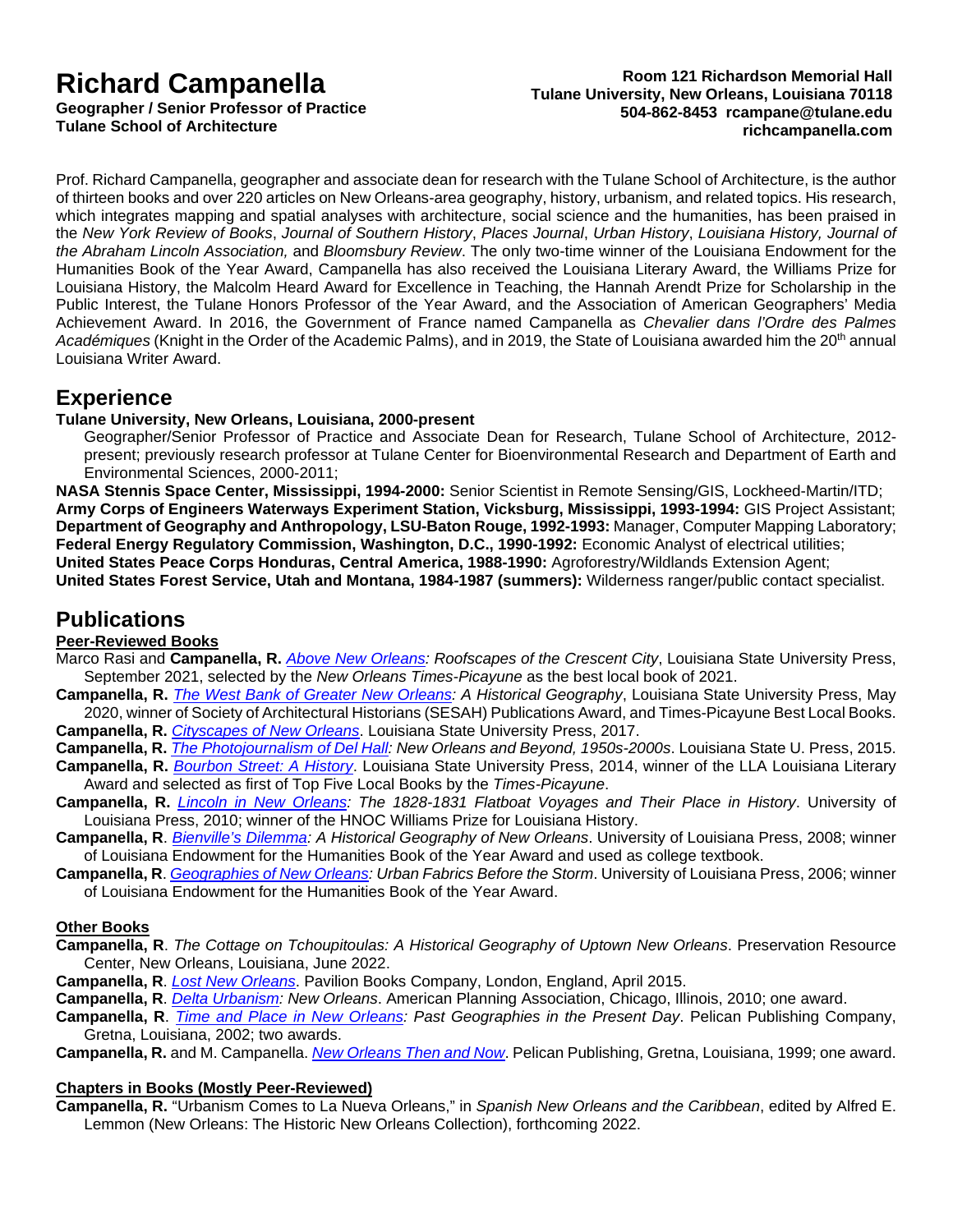- **Campanella, R.** "Preface," in *[Gateway to New Orleans: Bayou St. John,](http://www.louisianalandmarks.org/shop/books-publications/gateway-new-orleans-bayou-st-john-1708-2018) 1708-2018*, edited by Mary Louise Christovich, Florence M. Jumonville, and Heather Veneziano, University of Louisiana Press, Lafayette, 2018.
- **Campanella, R.** "'Seeing the Elephant' in New Orleans' Interstitial Spaces: A Look Behind Modern-Day Bourbon Street to the Origins of Civic Repute," in *[Sweet Spots:](http://www.upress.state.ms.us/books/2143) In-Between Spaces in New Orleans*, edited by Teresa A. Toulouse and Barbara C. Ewell, University Press of Mississippi, Jackson.
- **Campanella, R.** "Settlement Shifts in the Wake of Catastrophe," in *[Creating Katrina,](https://www.elsevier.com/books/creating-katrina-rebuilding-resilience/zakour/978-0-12-809557-7) Rebuilding Resilience: Lessons from New Orleans on Vulnerability and Resilience*, edited by Michael Zakour and Nancy Mock, Elsevier Press, 2018.
- **Campanella, R.** "'The Land Is of Peculiar Formation:' How the Mississippi River Created New Orleans' Dynamic Deltaic Environment," in *[New Orleans & The World: The Tricentennial Anthology](https://www.amazon.com/New-Orleans-World-1718-2018-Tricentennial/dp/0692941924)*, edited by Nancy Dixon, Louisiana Endowment for the Humanities, 2017.
- **Campanella, R.** "'A Graceful Curve of the River:' Urbanism, Architecture, and the Emergence of a Distinctive Metropolitan Character," in *[New Orleans & The World: The Tricentennial Anthology](https://www.amazon.com/New-Orleans-World-1718-2018-Tricentennial/dp/0692941924)*, edited by Nancy Dixon. Louisiana Endowment for the Humanities, 2017.
- **Campanella, R.** "The Deltaic Metropolis: Geography and Environment during New Orleans' Third Century," in *[New Orleans:](https://www.amazon.com/New-Orleans-First-300-Years/dp/1455621609) [The First 300 Years.](https://www.amazon.com/New-Orleans-First-300-Years/dp/1455621609)* Pelican Publishing Company, Gretna, Louisiana, 2017.
- **Campanella, R.,** "An Architectural Geography of New Orleans' French Quarter." Chapter in *[Cities as Multiple Landscapes:](http://press.uchicago.edu/ucp/books/book/distributed/C/bo26345851.html) Investigating the Sister Cities Innsbruck and New Orleans*, eds. Christina von Antenhofer, Günter Bischof, Robert L. Dupont, and Ulrich Leitner. Interdisziplinäre Stadtforschung, 2016.
- **Campanella, R.,** "A Katrina Lexicon." Chapter in *[The Katrina Effect:](https://www.bloomsbury.com/us/the-katrina-effect-9781472595188/) On the Nature of Catastrophe*, eds. M. Levine, W. M. Taylor, O. Rooksby, J.-K. Sobott, Bloomsbury Academic Press, 2015.
- **Campanella, R.** "'When You Leave Town, I'll Leave Town:' Insights from a Civically Engaged Researcher in Postdiluvian New Orleans." Chapter in *[Scientists, Experts, and Civic Engagement:](https://www.amazon.com/Scientists-Experts-Civic-Engagement-Environmental/dp/1472415248) Walking a Fine Line*, ed. Amy E. Lesen, Ashgate Publishers, Surrey UK, 2014.
- **Campanella, R.** "Two Centuries of Paradox:" The Geography of New Orleans' African-American Population, from Antebellum to Postdiluvian Times." Chapter in *[Hurricane Katrina in Transatlantic Perspective](https://lsupress.org/books/detail/hurricane-katrina-in-transatlantic-perspective/)*, eds. Romain Huret and Randy J. Sparks, Louisiana State University Press, 2014.
- **Campanella, R.** "Mississippi River Delta, USA," in *Urbanized Deltas in Transition*, eds. Han Meyer and Steffen Nijhuis, Delft University of Technology, 2014.
- **Campanella, R.** "The Geography of Urbanization and the Evolution of Risk: New Orleans, Louisiana, USA." *Risk and Planet Earth,* eds. A. Dölemeyer, J. Zimmer, and G. Tetzlaff; E. Schweizerbart Publishers, Stuttgart, Germany, 2010.
- **Campanella, R.** "Urban Transformation in the Lower Ninth Ward." In *[Architecture in Times of Need](https://www.amazon.com/Architecture-Times-Need-Rebuilding-Orleans/dp/3791342762)*, Make It Right Foundation, 2009.
- **Campanella, R.** "'Bring Your Own Chairs:' Civic Engagement in Postdiluvian New Orleans." In *[Civic Engagement in the](https://www.press.umich.edu/923684/civic_engagement_in_the_wake_of_katrina)  [Wake of Katrina](https://www.press.umich.edu/923684/civic_engagement_in_the_wake_of_katrina)*, edited by Amy Koritz and George Sanchez, University of Michigan Press, 2009.
- **Campanella, R.**, Etheridge, D., and Meffert, D. "Sustainability, Survivability, and the Paradox of New Orleans." In *Urban Biosphere and Society: Partnership of Cities*, edited by C. Alfsen-Norodom, New York Academy of Sciences, 2004.

#### **Peer-Reviewed Articles**

- B. Ghersi, A. Peterson, C. Riegel, **R. Campanella**, J. E. Childs, M.. Blum, ["Flooding and Abandonment Have Shaped Rat](https://www.sciencedirect.com/science/article/pii/S016920462100181X)  [Demography Across Post-Katrina New Orleans,](https://www.sciencedirect.com/science/article/pii/S016920462100181X)" Landscape and Urban Planning, Volume 215, 2021.
- A. Peterson, M. B. Ghersi, **R. Campanella**, C. Riegeld, J. Lewis, and M. Blum, "Rodents [\[in\] Socioecological Mosaics of](https://www.academia.edu/41204973/Rodent_assemblage_structure_reflects_socioecological_mosaics_of_counter-_urbanization_across_post-Hurricane_Katrina_New_Orleans)  [Counterurbanization in Post-Hurricane Katrina New Orleans,"](https://www.academia.edu/41204973/Rodent_assemblage_structure_reflects_socioecological_mosaics_of_counter-_urbanization_across_post-Hurricane_Katrina_New_Orleans) *Landscape and Urban Planning* 195 (2020) 103710.
- **Campanella, R.** ["Straight Streets in a Curvaceous Crescent:](http://journals.sagepub.com/eprint/T4ICAXjc3Kubsu4FcVbY/full) Colonial Urban Planning and Its Impact on Modern New Orleans," *Journal of Planning History*, October 1, 2018.
- **Campanella, R. "**[Three Hundred Years of Human Geography in New Orleans"](https://www.datacenterresearch.org/reports_analysis/three-hundred-years-of-human-geography-in-new-orleans/) and "Native Americans in Prehistoric New Orleans," *The New Orleans Prosperity Index: Tricentennial Collection.* The Data Center, New Orleans, April 2018.
- Gotham, K., **R. Campanella**, K. Lauve-Moon, and B. Powers, ["Hazard Experience, Geophysical Vulnerability, and Flood](http://onlinelibrary.wiley.com/doi/10.1111/risa.12830/epdf)  [Risk Perceptions in a Postdisaster City,](http://onlinelibrary.wiley.com/doi/10.1111/risa.12830/epdf)" *Journal of Risk Analysis*, June 2017
- **Campanella, R.** ["Disaster and Response in an Experiment Called New Orleans, 1700s–2000s,](http://naturalhazardscience.oxfordre.com/view/10.1093/acrefore/9780199389407.001.0001/acrefore-9780199389407-e-1)" *Natural Hazard Science: Oxford Research Encyclopedias*, March 2016.
- **Campanella, R.** ["Pleasure Atlas,](http://richcampanella.com/assets/pdf/article_Campanella_Journal%20of%20Landscape%20Arch_Fall%202015_Pleasure%20Atlas.pdf)" *LA+ Interdisciplinary Journal of Landscape Architecture*, University of Pennsylvania School of Design, Fall 2015, pp. 126-129.
- **Campanella, R.** ["Gulf Souths, Gulf Streams, and Their Dispersions: A Geographer's Take,](https://muse.jhu.edu/article/564093)" *The Southern Literary Journal*, Volume XLVI, No. 2, Spring 2014.
- **Campanella, R**. ["Rigidity, Fluidity, and Consequence: A Comparative Historical Geography of the Mississippi and](https://www.researchgate.net/publication/262576448_Fluidity_Rigidity_and_Consequence_A_Comparative_Historical_Geography_of_the_Mississippi_and_Senegal_River_Deltas_and_the_Deltaic_Urbanism_of_New_Orleans_and_Saint-Louis)  [Senegal River Deltas,](https://www.researchgate.net/publication/262576448_Fluidity_Rigidity_and_Consequence_A_Comparative_Historical_Geography_of_the_Mississippi_and_Senegal_River_Deltas_and_the_Deltaic_Urbanism_of_New_Orleans_and_Saint-Louis)" *Built Environment*, Volume 40, Number 2, 2014, pp. 184-200.
- **Campanella, R**. "Geography of a Food, or Geography of a Word? The Curious Cultural Diffusion of Sagamité," *Louisiana History*, Fall 2013.
- Gotham, K., M. Blum, and **R. Campanella.** ["Toward a New Normal: Trauma, Diversity, and Urban Long-Term Research.](http://digitalcommons.lmu.edu/cate/vol7/iss1/4)" *Cities and the Environment,* Vol 7, Issue 1, Article 4, Digital Commons-Loyola Marymount, March 2014.
- Gotham, K and **R. Campanella**. ["Constructions of Resilience: Ethnoracial Diversity, Inequality, and Post-Katrina](http://www.mdpi.com/2076-0760/2/4/298)  [Recovery, the Case of New](http://www.mdpi.com/2076-0760/2/4/298) Orleans." *Social Sciences*. 2013; 2(4):298-317.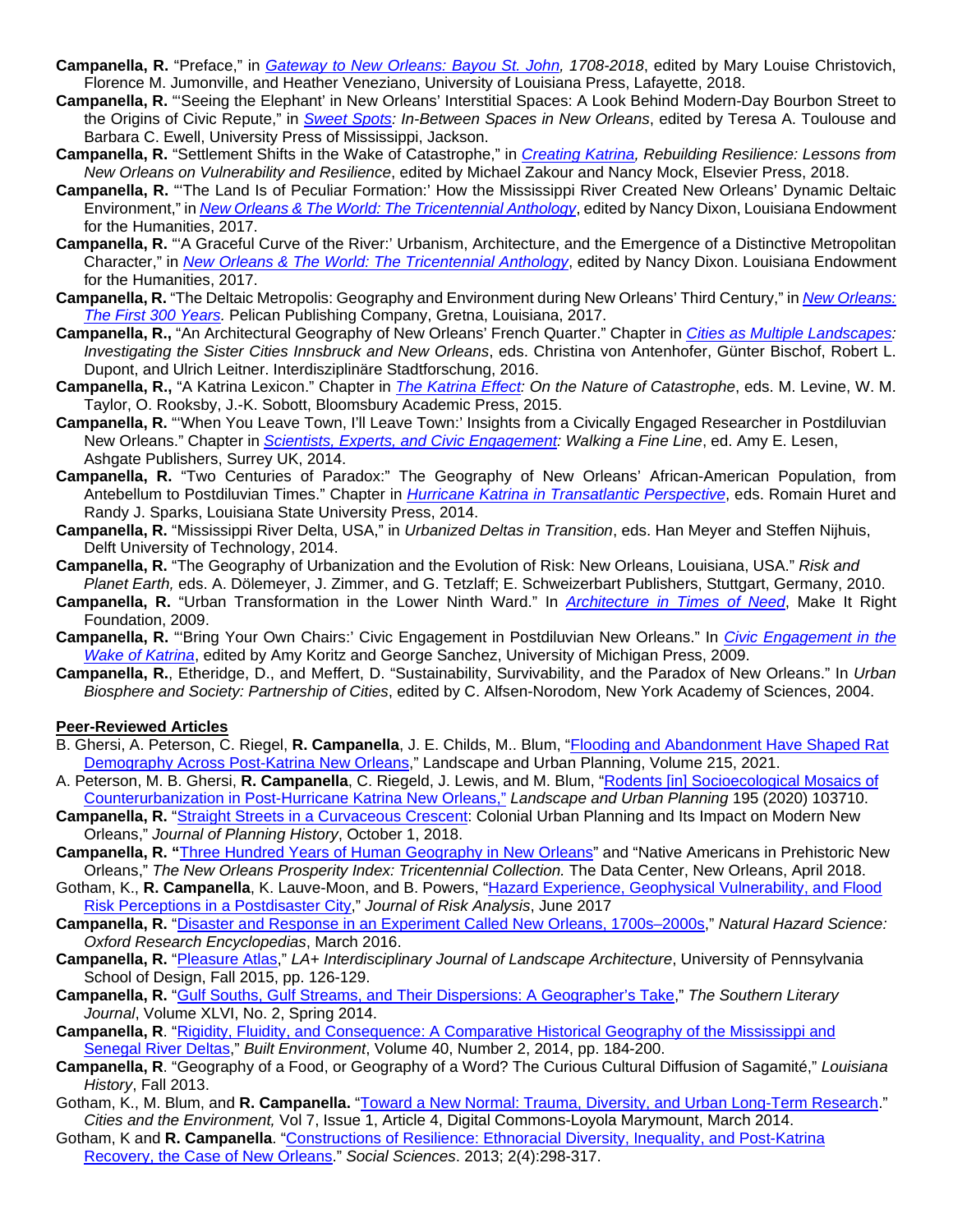- Herman, M. P., **R. Campanella**, R., and S. Martin-Schild. "Is There a "Stroke Hotspot" In New Orleans? A Preliminary Analysis of Human Geography," *Stroke,* Volume 44, Issue 2 (Supplement of Meeting Abstracts), February 2013.
- Lam N., Arenas H., Pace K., LeSage J., and **R. Campanella.** ["Predictors of Business Return in New Orleans](http://richcampanella.com/assets/pdf/article_Lam-el-al-Campanella_Predictors_of_Business_Return_Katrina.pdf) after Hurricane Katrina," *PLoS ONE* October 2012, 7(10): e47935. doi:10.1371/journal.pone.0047935
- **Campanella, R**. "The Lexicon of Place: Deconstructing New Orleans' Names, Nicknames, and Slogans," *Southern Journal of Linguistics: Journal of the Southeastern Conference on Linguistics*, Volume 36, Number 1, Spring 2012.
- Gotham, K. and **R. Campanella.** ["Coupled Vulnerability and Resilience: the Dynamics of Cross-Scale Interactions in Post-](http://www.ecologyandsociety.org/vol16/iss3/art12)[Katrina New Orleans,](http://www.ecologyandsociety.org/vol16/iss3/art12)" *Ecology and Society* 2011, 16 (3): 12.
- LeSage, J. P., Pace, R. K., Lam, N., **R. Campanella**, and Xingjian L., "New Orleans Business Recovery in the Aftermath of Hurricane Katrina," *Journal of the Royal Statistical Society: Series A (Statistics and Society),* 2011.
- LeSage, J. P., Pace, R. K., Lam, N. and **R. Campanella**, ["Space-Time Modeling of Natural Disaster Impacts,](http://ssrn.com/abstract=1846749)" Social Science Research Network, May 19, 2011.
- Gotham, K. and **R. Campanella.** ["Toward a Research Agenda](http://richcampanella.com/assets/pdf/article_Gotham%20Campanella%20Critical%20Planning-resilience%20of%20New%20Orleans.pdf) on Transformative Resilience: Challenges and Opportunities for Post-Trauma Urban Ecosystems." *Critical Planning Journal*, Summer 2010, pp 9-23.
- **Campanella, R.** ["Delta Urbanism and New Orleans: Before, During, and After.](https://placesjournal.org/article/delta-urbanism-and-new-orleans-after/)" *Places Journal*, March-April 2010.
- **Campanella, R**. "Mapping and Interpreting the Human Geography of New Orleans, Louisiana, USA." *Le Monde des Cartes: Journée Histoire: Cartographie Et Société Urbaine*, No. 204, June 2010, pp29-42.
- Lam, N., Pace, K., and **R. Campanella**, LeSage, J., and Arenas, H., ["Business Return in New Orleans: Decision Making](http://dx.plos.org/10.1371/journal.pone.0006765)  [Amid Post-Katrina Uncertainty,](http://dx.plos.org/10.1371/journal.pone.0006765)" *PLoS ONE*, 2009.
- Frickel, S., **R. Campanella**, and Vincent, M. B., ["Mapping Knowledge Investments in the Aftermath of Hurricane Katrina: A](http://dx.doi.org/10.1016/j.envsci.2008.11.006)  [New Approach for Assessing Responses to Environmental Disaster.](http://dx.doi.org/10.1016/j.envsci.2008.11.006)" *Environmental Science & Policy*, January 2009.
- **Campanella, R.** and H. W. Mielke. ["Human Geography of New Orleans' High-Lead Geochemical Setting,](http://www.springerlink.com/%20content/t63gj0022vn73wh4)" *Environmental Geochemistry and Health*, June 2008.
- **Campanella, R.** "An [Ethnic Geography of New Orleans,](http://www.journalofamericanhistory.org/projects/katrina/Campanella.html)" *Journal of American History*, Vol. 94, No. 3, Dec 2007, 704-716.
- **Campanella, R.** ["Geography, Philosophy, and the Build/No-Build Line.](http://richcampanella.com/assets/pdf/article_Campanella%20Technology%20in%20Society-post-Katrina%20New%20Orleans.pdf)" *Technology in Society*, 29 (2007), 169–172.
- **Campanella, R.** ["A Proposed Reconstruction Methodology for New Orleans.](http://richcampanella.com/assets/pdf/article_Campanella%20et%20al%20Architectural%20Education-rebuilding%20New%20Orleans.pdf)" *Journal of Architectural Education*, Vol. 60, Issue 1, September 2006.
- Nittrouer, J.A., M.A. Allison, and **R. Campanella,** "Bedform Transport Rates for the Lowermost Mississippi River." *Journal of Geophysical Research* 113(f3): F03004 (2008).
- Galler, J., T. Bianchi, M. Allison, L. Wysocki, and **R. Campanella**. "Biochemical Implications of Levee Confinement in the Mississippi River," *EOS Transactions, American Geophysical Union*, Vol. 84, 44, November 2003, pp. 474-475.
- **Campanella, R**. "Testing Components Toward a Remote Sensing-Based Decision Support System for Cotton Production." *Photogrammetric Engineering and Remote Sensing*, Vol. 66, No. 10, October 2000, pp. 1219-1227.

#### **Peer-Edited Journal Articles, Research Essays, Reports, and Conference Proceedings** (most posted [here\)](http://richcampanella.com/?page=articles)

- **Campanella, R.** "[To Survive Future Storms, New Orleans Should Look to its Past."](https://www.bloomberg.com/news/articles/2021-09-07/new-orleans-needs-a-mass-evacuation-alternative?utm_source=twitter&utm_campaign=socialflow-organic&utm_medium=social&utm_content=citylab) *Bloomberg CITYLAB*, Sept 7, 2021. **Campanella, R.** Book review of *[The Place with No Edge: An Intimate History of People, Technology, and the Mississippi](https://www.sciencedirect.com/science/article/pii/S0305748821000104?dgcid=author)  [River Delta](https://www.sciencedirect.com/science/article/pii/S0305748821000104?dgcid=author)*, by Adam Mandelman, *The Journal of Historical Geography*, February 2021.
- **Campanella, R.** *Oak Street, New Orleans—A History,* historical monograph researched and written for the Oak Street Merchants, Residents and Property Owners Association, 2021.
- **Campanella, R.** ["How Humans Sank New Orleans: Engineering Put the Crescent City Below Sea Level;](https://www.theatlantic.com/technology/archive/2018/02/how-humans-sank-new-orleans/552323/?utm_source=atltw) Now, Its Future [Is At Risk."](https://www.theatlantic.com/technology/archive/2018/02/how-humans-sank-new-orleans/552323/?utm_source=atltw) *The Atlantic*, February 6, 2018.
- **Campanella, R.**, ["People-Mapping Through Google Street View: A New Orleans Experiment,](https://placesjournal.org/article/people-mapping-through-google-street-view/)" *Places Journal*, Nov 2017.
- **Campanella, R.**, Book Review, *Defining the Delta: Multidisciplinary Perspectives on the Lower Mississippi River Delta*, in *Louisiana History: The Journal of the Louisiana Historical Association*, Vol. 58, No. 3 (Summer 2017), pp. 376-378.
- **Campanella, R.** "Lincoln's First Flatboat Trip to New Orleans: Resolving an Indiana Mystery," *Lincoln Lore*, No. 1914, Spring 2017, pp. 22-27.
- **Campanella, R.** with Cassidy Rosen, ["14 to 1: Post-Katrina Architecture by the Numbers,](https://placesjournal.org/article/post-katrina-architecture/)" *Places Journal*, July 2016.
- **Campanella, R.** and Virginia Hanusik, ["Backwater,](https://placesjournal.org/article/backwater-mississippi-river-delta/)" *Places Journal*, March 2016.
- **Campanella, R. "**[Catalyzing Entrepreneurship: Assets, Gaps, and Interventions for Areas Beyond the New Orleans](https://www.google.com/url?q=http://www.forwardcities.org/documents/tForwardCities-NewOrleansbyRichardCampanellaNovember2015_lo-res.pdf&sa=U&ved=0ahUKEwiT-rayt5_RAhXr5YMKHUWUAdgQFggLMAM&client=internal-uds-cse&usg=AFQjCNHU2gHDOmcFpQlkC5UWWrHltWv06A)  [Renaissance,"](https://www.google.com/url?q=http://www.forwardcities.org/documents/tForwardCities-NewOrleansbyRichardCampanellaNovember2015_lo-res.pdf&sa=U&ved=0ahUKEwiT-rayt5_RAhXr5YMKHUWUAdgQFggLMAM&client=internal-uds-cse&usg=AFQjCNHU2gHDOmcFpQlkC5UWWrHltWv06A) Forward Cities National Learning Collaborative, 2016.
- **Campanella, R.** ["A Katrina Lexicon"](https://placesjournal.org/article/a-katrina-lexicon/) [excerpt], *Places Journal*, July 2015.
- **Campanella, R.** ["The Laissez Faire New Orleans Rebuilding Strategy Was Exactly That,](http://www.newgeography.com/content/004995-special-report-the-laissez-faire-new-orleans-rebuilding-strategy-was-exactly-that)" *New Geography Journal*, 2015
- **Campanella, R**. ["How Bourbon Street Degenerated,](http://southernglossary.com/)" *Southern Glossary*, June 2014.
- **Campanella, R**. "Chronicle of the 2014 Preservation Matters III Symposium," Tulane School of Architecture
- **Campanella, R.** "Replicating Bourbon Street: Linguistic Diffusion" [excerpt] *New Geography Journal*, April 2014.
- **Campanella, R**. ["Hating Bourbon Street"](https://placesjournal.org/article/hating-bourbon-street/) [excerpt], *Places Journal: The Design Observer Group*, March 2014.
- **Campanella, R**. ["Gentrification and Its Discontents: Notes from New Orleans,](http://www.newgeography.com/content/003526-gentrification-and-its-discontents-notes-new-orleans)" *New Geography*, March 1, 2013.
- **Campanella, R**. ["Beneficial Use: Toward Balancing America's \(Sediment\) Budget,](https://placesjournal.org/article/beneficial-use-toward-balancing-americas-sediment-budget/)" *Places Journal*, January 2013,
- **Campanella, R**. ["What the Nation's Best-Educated Amateur Planners Learned from Hurricane Isaac.](https://placesjournal.org/article/the-nations-best-educated-amateur-planners/) And Gustav. And Rita and Katrina. And Cindy, Ivan, Lili, Isidore, and Georges." *Places Journal*, October 2012.
- **Campanella, R**. "New Orleans: Economic History Timeline." *New Opportunities*, New Orleans Business Alliance, July 2012.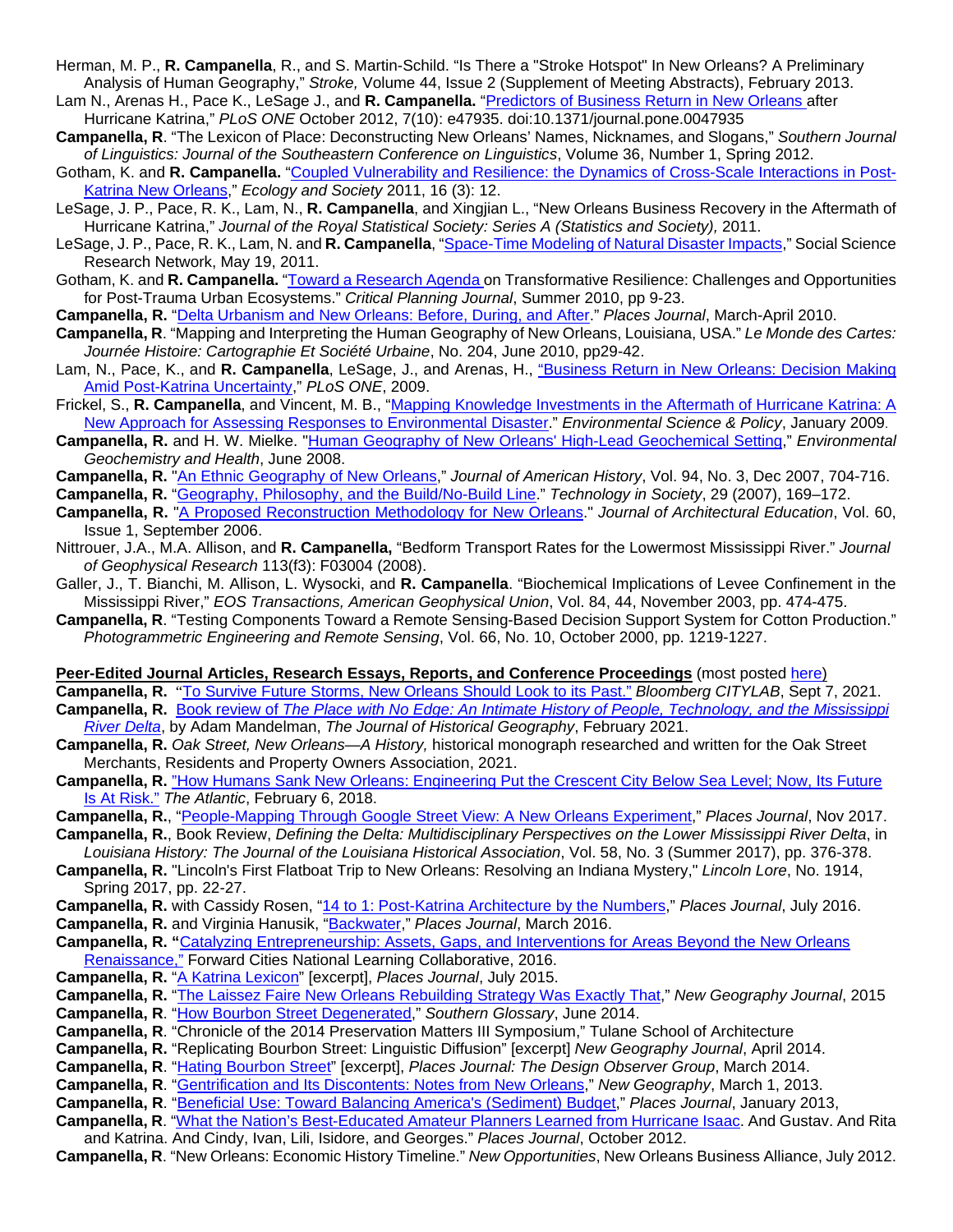- J. LeSage, K. Pace, **R. Campanella**, N. Lam, and X. Liu. ["Do What the Neighbours Do:](http://richcampanella.com/assets/pdf/Article_LeSage_Pace_Campanella_Lam_Liu_Do%20What%20the%20Neighbours%20Do.pdf)" Reopening Businesses After Hurricane Katrina," *Significance: Statistics Making Sense*, December 2011, Volume 8, Issue 4, pages 160-163.
- K. Gotham, **R. Campanella,** J. Lewis, F. Gifford, E. Nance, and M. Avula. "Reconsidering the New Normal: Vulnerability and Resilience in Three New Orleans Neighborhoods. *Global Horizons*, Volume 4, Issue 2, Fall 2011.

**Campanella, R.** ["New Fuel for an Old Narrative:](https://placesjournal.org/article/new-fuel-for-an-old-narrative-notes-on-the-bp-oil-disaster/) Notes from the BP Oil Disaster." *Places Journal,* September 2010,

A. Plyer and **R. Campanella**. ["Coastal Employment before the 2010 Deepwater Horizon Oil Disaster,](https://gnocdc.s3.amazonaws.com/reports/GNOCDC_CoastalEmployment.pdf)" GNOCDC, 2010 A. Plyer and **R. Campanella**. "Job [Sprawl in Metro New Orleans,](http://www.gnocdc.org/JobSprawl/index.html)" GNOCDC, 2010

**Campanella, R.** "Delta Urbanism: Lessons from New Orleans." *Planning: American Planning Association*, January 2010

- **Campanella, R**. ["Above-Sea-Level New Orleans:](http://richcampanella.com/assets/pdf/article_Campanella%20Places%20Journal-delta%20urbanism%20New%20Orleans.pdf) The Residential Capacity of Orleans Parish's Higher Ground," featured on front page of *Times-Picayune*, April 21, 2007
- **Campanella, R**. ["Street Survey of Business Reopenings in Post-Katrina New Orleans,](http://richcampanella.com/assets/pdf/study_Campanella%20analysis%20of%20post-Katrina%20business%20reopenings%20in%20New%20Orleans.pdf)" CBR Whitepaper funded by National Science Foundation Award 0554937, May 2006 and January 2007.
- **Campanella, R.**, contributing author, "District 3 Recovery Plan" and "District 3 Recovery Plan," Unified New Orleans Plan, 2007, http://unifiedneworleansplan.com/
- J. D. Stanfield (editor), **R. Campanella**, et al. ["The Challenges of Sudden Natural Disasters for Land Administration and](http://www.terrainstitute.org/)  [Management,](http://www.terrainstitute.org/)" United Nations / Terra Institute report, April 2008.
- Watanabe, K. H; **Campanella**, R.; Meffert, D.; Short, J. "A GIS-Based Tool to Visualize Environmental Contamination and Biota Prevalence." *Transactions of the American Nuclear Society*. Vol. 91, pp. 69-70, 2004.
- **Campanella, R.**, Anthony Fontenot, and Robert Tannen. *New Orleans, Louisiana, USA.* For *Shrinking Cities* exhibition, German Federal Cultural Foundation, Bauhaus Foundation, and Arch Magazine, Berlin.
- Kravitz, A. R., **R. Campanella**, L. Schiavinato, and Aquatic Invasive Species Task Force. *[State Management Plan for](http://richcampanella.com/assets/pdf/study_Kravitz%20Campanella%20et%20al-Louisiana%20Aquatic%20Invasive%20Species%20Management%20Plan.pdf)  [Aquatic Invasive Species in Louisiana](http://richcampanella.com/assets/pdf/study_Kravitz%20Campanella%20et%20al-Louisiana%20Aquatic%20Invasive%20Species%20Management%20Plan.pdf)*. Louisiana Department of Wildlife and Fisheries, July 2005.
- Kravitz, A.R., and **R. Campanella. "**Public Perceptions of Invasive Species: Media Trends in Newspaper Articles, 1992- 2002." *Proceedings of Third International Conference on Marine Bioinvasions*, La Jolla, California, March 2003.
- **Campanella, R.**, Michael R. Seal, and Kelly Dupont. "Patterns Among Seeding Rates, NDVI, and Yield on a Mississippi Cotton Farm," *ERIM International Conference*, January 2000; *Beltwide Cotton Conference Papers*, January 2000.
- **Campanella, R.**, M. R. Seal, and J. K. Dupont. "Variable-Rate Seeding," *PrecisionAg Illustrated*, July-August 1998

Walters, D., B A. Davis, R. K. Witcher, D. H. Stone and **R. Campanella.** "NASA Clark Satellite: Platform, Sensors, Imagery, Techniques, and Applications," *International Symposium of Spectral Sensing Research Proceedings*, 1995

**Campanella, R**. "The Role of GIS in Evaluating Contour-Based Limits of Cloud Forest Reserves in Honduras," *Tropical Montane Cloud Forests: International Symposium Proceedings* (1994) and *ACSM / ASPRS Technical Papers*, 1993

#### **Newspaper and Magazine Columns, Articles, and Editorials** [\(all posted here as PDFs\)](http://richcampanella.com/?page=articles)

- **Campanella, R**. "Getting (Away From) the Vapors: The Ancient Medical Theory Behind Louisiana Landscape Transformation," *64 Parishes*, Summer 2022.
- **Campanella, R**. "Time's Flow: Early River Diversions Helped Feed, Power New Orleans," *Times-Picayune*, June 5, 2022
- **Campanella, R**. "Cosmopolitan Conceptions: Original Designs for Gretna, Harvey and Milneburg Were Sophisticated, Enlightened," *Times-Picayune*, May 15, 2022
- **Campanella, R**. "Charting the Course: The 1852 Remapping That Changed New Orleans," *Times-Picayune*, April 3, 2022
- **Campanella, R**. "The French Quarter's Most Spanish Block," *Preservation in Print*, May 2022
- **Campanella, R**. "A Critical Voice: Élisée Reclus in Louisiana. *Preservation in Print*, April 2022
- **Campanella, R**. "Building Bridges: Huey P. Long and Crescent City Connection Shaped Metro New Orleans," March 2022
- **Campanella, R**. "Saints, Tribes, and Kings: Origins of Louisiana Parish Names," *64 Parishes*, Spring 2022.
- **Campanella, R**. "Market Forces: Old Markets Spawned Commerce Still Visible Today," *Times-Picayune*, Mar 13, 2022
- **Campanella, R**. "When Alexis Met Rex: Grand Duke's 1872 Tour Left Lasting Memories," *Picayune*, Feb 8, 2022
- **Campanella, R**. "The West Bank's Freetown," *Preservation in Print*, February 2022.
- **Campanella, R**. "Price of Progress: Years Before Claiborne Clearcutting, Rampart Lost Its Trees," *Picayune*, Jan 9, 2022.
- **Campanella, R**. "Capital Decision: Status Upgrade Gave City Critical Boost," *Times-Picayune*, December 5, 2021.
- **Campanella, R.** "Unpeopled Louisiana: Mapping Remoteness," *64 Parishes*, Winter 2022.
- **Campanella, R**. and K. Kolb. **"**Amid Supply Chain Crisis, Port of New Orleans Avoids Delays," *Picayune*, Nov 7, 2021.
- **Campanella, R.** "The Curious Case of Harvey Castle," *Preservation in Print*, December 2021.
- **Campanella, R.** "Louisiana Hill Country—Not So High and Mighty," *64 Parishes*, Fall 2021.
- **Campanella, R.** "Who Was That Bluffed Man? 1699 Encounter at English Turn Had High Stakes," *Picayune*, Oct 3, 2021
- **Campanella, R.** "Rural Architecture on Urban Lots: Relics of the Chemin du Bayou," *Preservation in Print*, Oct 2021.
- **Campanella, R.** "Why Businesses Form Districts," *Preservation in Print*, September 2021.
- **Campanella, R.** "No Thanks: City Hall No Longer the Prize It Used to Be," *Times-Picayune*, August 1, 2021.
- **Campanella, R.** "Lost Bayous of New Orleans," *Times-Picayune*, July 4, 2021.
- **Campanella, R.** "Envisioned "River District" Was Cotton Press District of the 1800s," *Times-Picayune*, June 6, 2021.
- **Campanella, R.** "Putting the 'West' in the West Bank," *64 Parishes*, Summer 2021
- **Campanella, R.** "A Never-Built Market on Canal Street's Never-Dug Canal," *Preservation in Print*, May 2021.
- **Campanella, R.** "Faubourg Revival," *Times-Picayune*, May 2, 2021.
- **Campanella, R. "**Claiborne Avenue: The First 200 Years," *Times-Picayune*, April 11, 2021.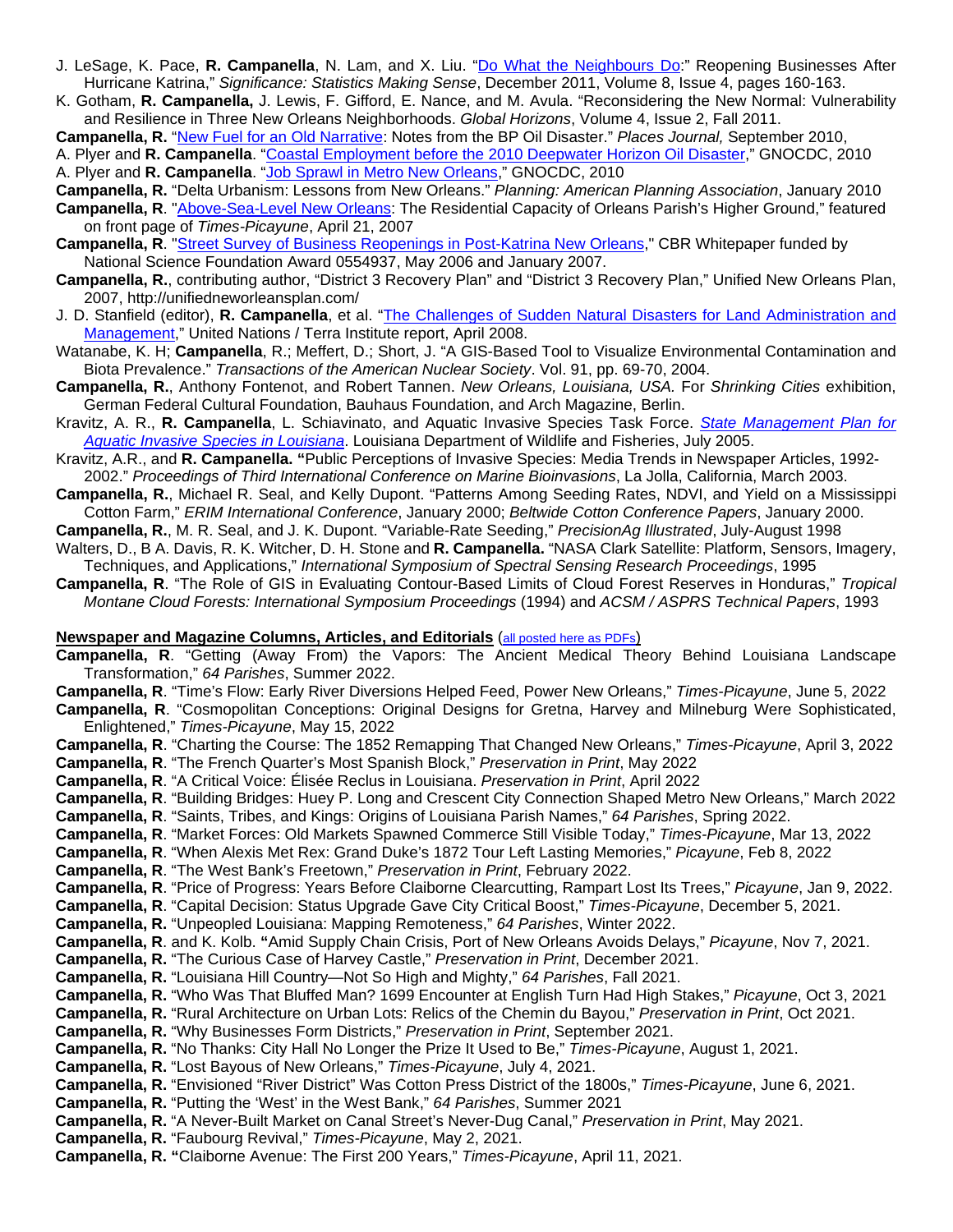**Campanella, R.** "Should 2021 Be Celebrated as New Orleans' True Tricentennial?," *Times-Picayune*, March 28, 2021. **Campanella, R.** "On That Word 'Delta'—Fluid Feature, Fluid Meaning," *64 Parishes*, Spring 2021. **Campanella, R.** "Moving City Hall—A History," *Times-Picayune*, February 6, 2021. **Campanella, R.** "Preservation's Selective Lens: The Gould House, Gilbert Academy and the Legacy of New Orleans University," *Preservation in Print*, February 2021. **Campanella, R.** "The Portable Port," *Times-Picayune*, January 3, 2021. **Campanella, R.** "Baker's Long-Lost Leland College Was Uptown's First University," *Times-Picayune*, Dec 7, 2020. **Campanella, R.** "A Lake in Broadmoor? Natural Paradise Graced Last Open Tract," *Times-Picayune*, Nov 1, 2020. **Campanella, R.** "Louisiana's Loess Bluffs: A Cultural Region?," *64 Parishes*, Winter 2020/2021. **Campanella, R.** "Urbanism at Its Best: A Historical Geography Magazine Street," *Preservation in Print*, November 2020. **Campanella, R.** "Fertile Ground: 'Truck Farming' in Greater New Orleans," *Times-Picayune*, October 11, 2020. **Campanella, R.** "Top of the Boot: Louisiana's Original State Line'" *64 Parishes*, Fall 2020. **Campanella, R.** "Good Architecture, Bad Geography: The Fate of 'Pradel's Folly'" *Preservation in Print*, October 2020. **Campanella, R.** "Pedestrian Mall Debate Echoes City's Alleys of 200 Years Ago," *Times-Picayune*, Sept 5, 2020. **Campanella, R.** "Of Storm, Fire and Fish: The Shaping of Salaville," *Preservation in Print*, September 2020. **Campanella, R.** "Origins of Bourbon Street's Enduring Pedestrian Parade," *Picayune-Advocate*, August 2, 2020. **Campanella, R.** "Cajun Culture Thrived Near N.O. in Westwego," *Picayune-Advocate*, July 5, 2020. **Campanella, R.** "Solving Yellow Fever Took Years of International Collaboration," *Picayune-Advocate*, June 22, 2020. **Campanella, R.** "Right Bank, Best Bank, West Bank," *Preservation in Print*, June 2020. **Campanella, R.** "Katrina Era Offers Clues to COVID Reopening," *Picayune-Advocate*, May 4, 2020. **Campanella, R.** "Ellicott's Line," *64 Parishes*, Summer 2020. **Campanella, R.** "Forces Behind the Foot Traffic," *Preservation in Print*, May 2020. **Campanella, R.** "Lessons Learned During Yellow Fever," *Picayune-Advocate*, April 6, 2020. **Campanella, R.** "COVID: Notes from New Orleans," *64 Parishes*, March 2020, special quarantine edition. **Campanella, R.** "New Orleans Prisons: A Geographical Exploration," *64 Parishes*, Spring 2020. **Campanella, R.** "Third System Forts May Not See Third Century," *Picayune-Advocate*, March 1, 2020. **Campanella, R.** "Bucktown and the Lost Bayous of East Jefferson," *Picayune-Advocate*, February 3, 2020. **Campanella, R.** "The Unremembered Central Congregational Church," *Preservation in Print*, February 2020. **Campanella, R.** "Lost Coastal Communities of Eastern New Orleans," *Picayune-Advocate*, January 5, 2020. **Campanella, R.** "One Night in Louisiana: Abe Lincoln's Bloody Melee," *64 Parishes*, Winter 2020. **Campanella, R.** "The Multiple Narratives of the Belle Chasse Plantation House," *Preservation in Print*, December 2019. **Campanella, R.** "'Fiery Calamity in an Era of Change: The Old French Opera House," *Picayune-Advocate*, Dec 1, 2019. **Campanella, R.** "'West End: "The Coney Island of New Orleans," *Picayune-Advocate*, November 3, 2019. **Campanella, R.** "'Where I'll Do as I D\_\_n Please: A Historical Geography of Milneburg," *Picayune-Advocate*, Oct 6, 2019. **Campanella, R.** "The Fiery Birth and Demise of the Verandah Hotel," *Preservation in Print*, October 2019. **Campanella, R.** "From French Colonists to Jazz, Spanish Fort Across Three Centuries," *Picayune-Advocate*, 9-9-2019. **Campanella, R.** "Sullivan's Station," *Preservation in Print*, September 2019. **Campanella, R.** "Hydrology at War: Bailey's Dam at the Red River Rapids," *64 Parishes*, Fall 2019. **Campanella, R.** "Shuddering at the New Orleans That Might Have Been," *Picayune-Advocate*, August 12, 2019. **Campanella, R.** "Local Newspaper Scene Returns to Downtown Roots," *New Orleans Picayune-Advocate*, July 7, 2019. **Campanella, R.** "Fragmented Front Street: Intermittent Relic of St. Mary Batture," *New Orleans Advocate*, June 9, 2019. **Campanella, R.** "Fiery Catalysts," *Preservation in Print*, June 2019. **Campanella, R.** "Putting the '64' in *64 Parishes*: A Self-Assessment," *64 Parishes*, Summer 2019. **Campanella, R.** "Contingencies of History: New Orleans That Might Have Been," *New Orleans Advocate*, May 5, 2019. **Campanella, R.** "The Three Sisters of Rampart Street," *Preservation in Print*, May 2019. **Campanella, R.** "A Year After Foundation, New Orleans' First Flood—and Levees," *New Orleans Advocate*, April 7, 2019. **Campanella, R.** "Castles of the Crescent City," *Preservation in Print*, April 2019. **Campanella, R.** ""Algiers at 300: The Early Years," *New Orleans Advocate*, March 10, 2019. **Campanella, R.** ""Florida Purchase" Gave Louisiana Its Distinctive Boot Shape," *New Orleans Advocate*, Feb 10, 2019. **Campanella, R.** "The Speed of Culture: Traveling the Mississippi 200 Years Ago," *64 Parishes*, Spring 2019. **Campanella, R.** "Strength of a Fortress:" Algiers' Duverjé House, 1812-1895, *Preservation in Print*, February 2019. **Campanella, R.** "Bourbon Street's 300 Block: A History of French Quarter Land Use," *N.O. Advocate*, Jan 6, 2019. **Campanella, R.** "Good Bones: Now a Mainstay, Iron-Lace Galleries Were a Long Time Coming to New Orleans," *New Orleans Advocate*, December 9, 2018. **Campanella, R.** "Tour Row: Canal Street Catalyst of the 1850s," *Preservation in Print*, December 2018. **Campanella, R.** "Gretna's Mechanickham: A Possible Origin of Its Name," *64 Parishes*, Winter 2018. **Campanella, R.** "From Landmark to Parking Lot: Temple Sinai Endured 105 Years," *Preservation in Print*, October 2018. **Campanella, R.** "Spanning the Possibilities: Siting of River Bridges Had Lasting Effects on Region's Urban Geography," *New Orleans Advocate*, November 12, 2018.

**Campanella, R.** "Walking in New Orleans: Online Tools Find More Residents Outdoors," *New Orleans Times-Picayune*, September 23, 2018.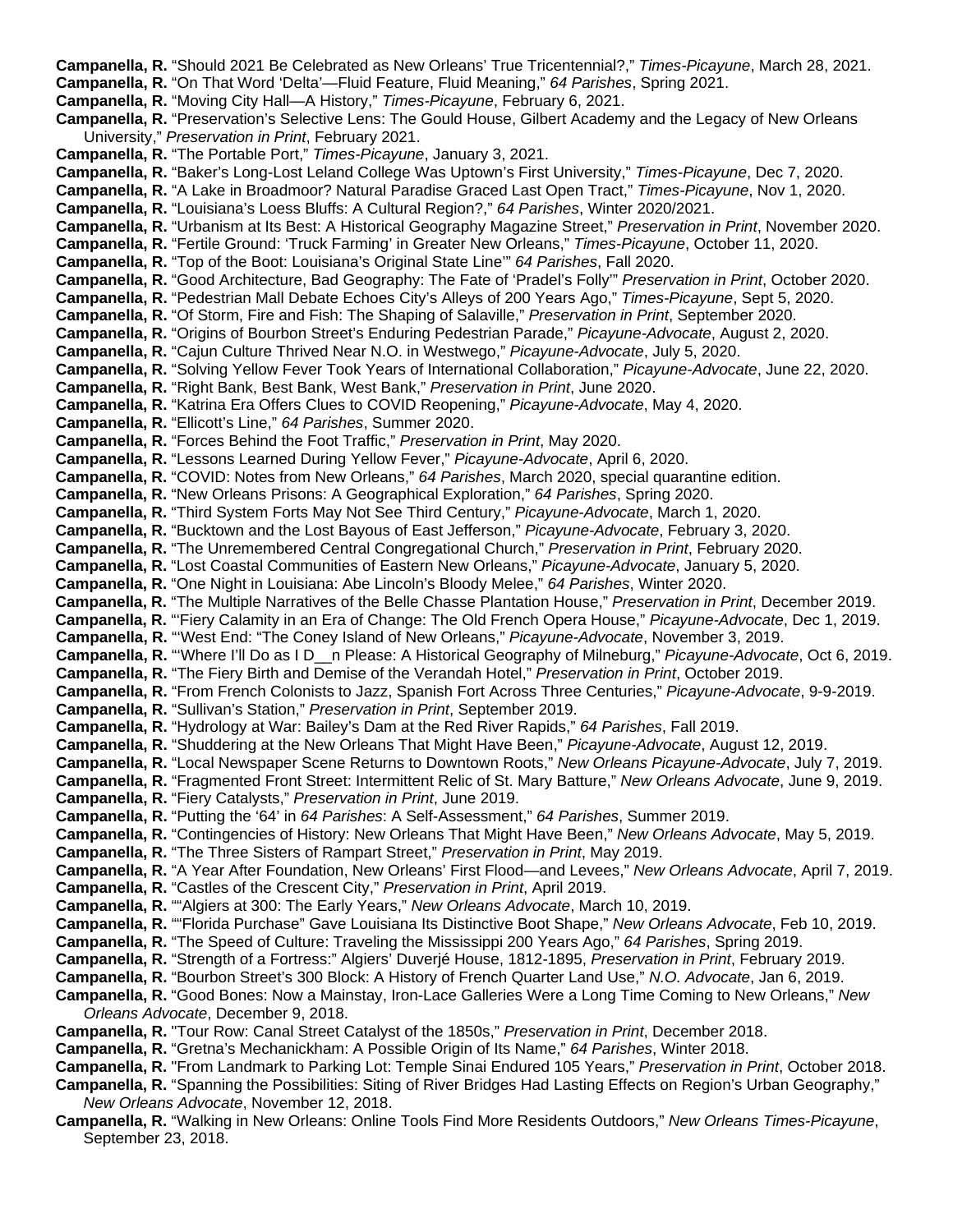**Campanella, R.** "Is Louisiana in the South? The Lexicon of Regional Identity," *64 Parishes* (formerly *Louisiana Cultural Vistas*), Fall 2018.

**Campanella, R.** "The Rise, Razing, and Revival of the Orue-Pontalba House," *Preservation in Print*, September 2018.

**Campanella, R.** "Drainage Shapes the City's Past, Future: New Orleans' 300-Year-Long Drainage Drama," *New Orleans Times-Picayune*, August 19, 2018.

- **Campanella, R.** "A River Ran Through It: How the Watery St. Mary Batture Evolved Into Convention Center Boulevard," *New Orleans Times-Picayune*, July 22, 2018.
- **Campanella, R.** "Electric Avenue: Our Own Champs-Élysées [Elysian Fields] Was Once Extraordinary—and Could Be Again," *New Orleans Times-Picayune*, June 10, 2018.
- **Campanella, R.** "Grandeur on Government Street: Baroque Urban Planning in Louisiana's Capital," *Louisiana Cultural Vistas,* Summer 2018.
- **Campanella, R. "**Sleuthing an 1890 French Quarter Streetscape," *New Orleans Times-Picayune*, May 11, 2018.

**Campanella, R. "**Preservation's 'Second Wave,' and the Losses That Impelled It," *Preservation in Print*, May 2018.

- **Campanella, R. "**A Curiosity on Carondelet at Canal: The Pickwick Turret, 1884–1948," *Preservation in Print*, May 2018.
- **Campanella, R.** "Pushing Back Lake Pontchartrain: The Lakefront Improvement Project, 1926-1934," *New Orleans Times-Picayune*, April 13, 2018.
- **Campanella, R.** "'Fourteenth-Century Gothic' on St. Charles Avenue: James Freret's Old Masonic Temple," *Preservation in Print*, April 2018.
- **Campanella, R.** "New Orleans Is Celebrating Its 300th Birthday, But It Almost Didn't Make It to Its Fifth**."** *New Orleans Times-Picayune*, April 8, 2018.
- **Campanella, R.** "Four Acres Lost: Motivating Demolitions of the Early 1900s," *Preservation in Print*, March 2018.
- **Campanella, R.** "Little-Known Gormley Canal Once Brought Cypress Logs into Today's Central City," *New Orleans Times-Picayune*, March 9, 2018.
- **Campanella, R.** "Location, Location, Location: Geographical, Economic and Political Factors Led to Siting of Louisiana Cities," *Louisiana Cultural Vistas,* Spring 2018.
- **Campanella, R.** "The Louisiana Sugar and Rice Exchange, 1884-1963," *Preservation in Print*, February 2018.
- **Campanella, R.** "The View from Krewe du Vieux," *New Orleans Times-Picayune*, January 26, 2018.
- **Campanella, R.** "The Industrial Canal at 100," *New Orleans Times-Picayune*, January 12, 2018.
- **Campanella, R.** "Rome Wasn't Built in a Day; Neither Was New Orleans," *New Orleans Times-Picayune*, Jan 3, 2018.
- **Campanella, R. "**The French Language in Louisiana and Quebec: A Cross-Cultural Conversation," *Louisiana Cultural Vistas,* Winter 2018.
- **Campanella, R.** "185-Year-Old New Basin Canal Continues to Affect Thousands of New Orleanians," *New Orleans Times-Picayune*, December 8, 2017.
- **Campanella, R.** "Bywater before Bywater: Olivier Plantation House, 1820s-1949," *Preservation in Print*, December 2017.
- **Campanella, R.** "Today's Lafitte Greenway Was Spanish New Orleans' Carondelet Canal." *New Orleans Times-Picayune*, November 17, 2017.
- **Campanella, R.** "The What-If's of History—and Geography: A Municipal Comparison of New Orleans and St. Louis." *New Orleans Times-Picayune*, October 13, 2017.
- **Campanella, R.** A "French Chateau Style of Architecture:" Thomas Sully's Long-Forgotten Liverpool & London & Globe Insurance Building," *Preservation in Print*, October 2017.
- **Campanella, R.** "An Idea is Born: La Nouvelle Orleans," *New Orleans Times-Picayune*, September 10, 2017.
- **Campanella, R.** "The Annexation of Carrollton," *New Orleans Times-Picayune*, September 8, 2017.
- **Campanella, R. "**Odyssey of the Greek Slave: Case Study in the Geography of Art," *Louisiana Cultural Vistas,* Fall 2017.
- **Campanella, R.** "'Before Foodies, There Was Solari's," *Preservation in Print*, September 2017.
- **Campanella, R.** "The Annexation of Algiers," *New Orleans Times-Picayune*, August 11, 2017.
- **Campanella, R.** "August Exodus: Summertime Flight from Yellow Fever," *New Orleans Times-Picayune*, August 4, 2017.
- **Campanella, R.** "How New Orleans Took Uptown from Jefferson Parish," *New Orleans Times-Picayune*, July 14, 2017
- **Campanella, R.** "When Lafayette City Became New Orleans," *New Orleans Times-Picayune*, June 9, 2017
- **Campanella, R.** "'Fort-Prints': Relics of New Orleans' Fortified Past," *New Orleans Times-Picayune*, May 12, 2017
- **Campanella, R.** "A Louisiana Forte: Mapping Elevation in Flat Places," *Louisiana Cultural Vistas*, Summer 2017.
- **Campanella, R.** "'The Aesthetic of Luxury:' Italianate Architecture in New Orleans," *Preservation in Print*, June 2017.
- **Campanella, R.** "King Cotton's Crescent City Throne: New Orleans Cotton Exchange," *Preservation in Print*, May 2017.
- **Campanella, R.** "Like Geological Strata, History Lies Beneath Bourbon St," *New Orleans Times-Picayune*, April 10, 2017.
- **Campanella, R.** "Robb's Folly: Lost Palazzo of the Garden District," *Preservation in Print*, April 2017.
- **Campanella, R.** "A Mysterious Switch: Louisiana's Change from Counties to Parishes," *La. Cultural Vistas*, Spring 2017.
- **Campanella, R.** "The Flow and Ebb of Bayou Metairie," *Times-Picayune*, March 10, 2017.
- **Campanella, R.** "A 'Weird and Ghostly Appearance:" New Orleans' Light Towers," *Times-Picayune*, February 10, 2017.
- **Campanella, R.** "If Algiers Had to Burn, It Picked a Good Time," *Preservation in Print*, March 2017.
- **Campanella, R.** "Reconsidering the Christopher Inn: A Site History," *Preservation in Print*, February 2017.
- **Campanella, R.** "From Palmetto Huts to Creole Cottages: Five Chapters in the Geography of New Orleans Architecture," *Times-Picayune*, January 13, 2017.
- **Campanella, R.** "Beneath New Orleans, A Coastal Barrier Island," *Louisiana Cultural Vistas*, Winter 2017.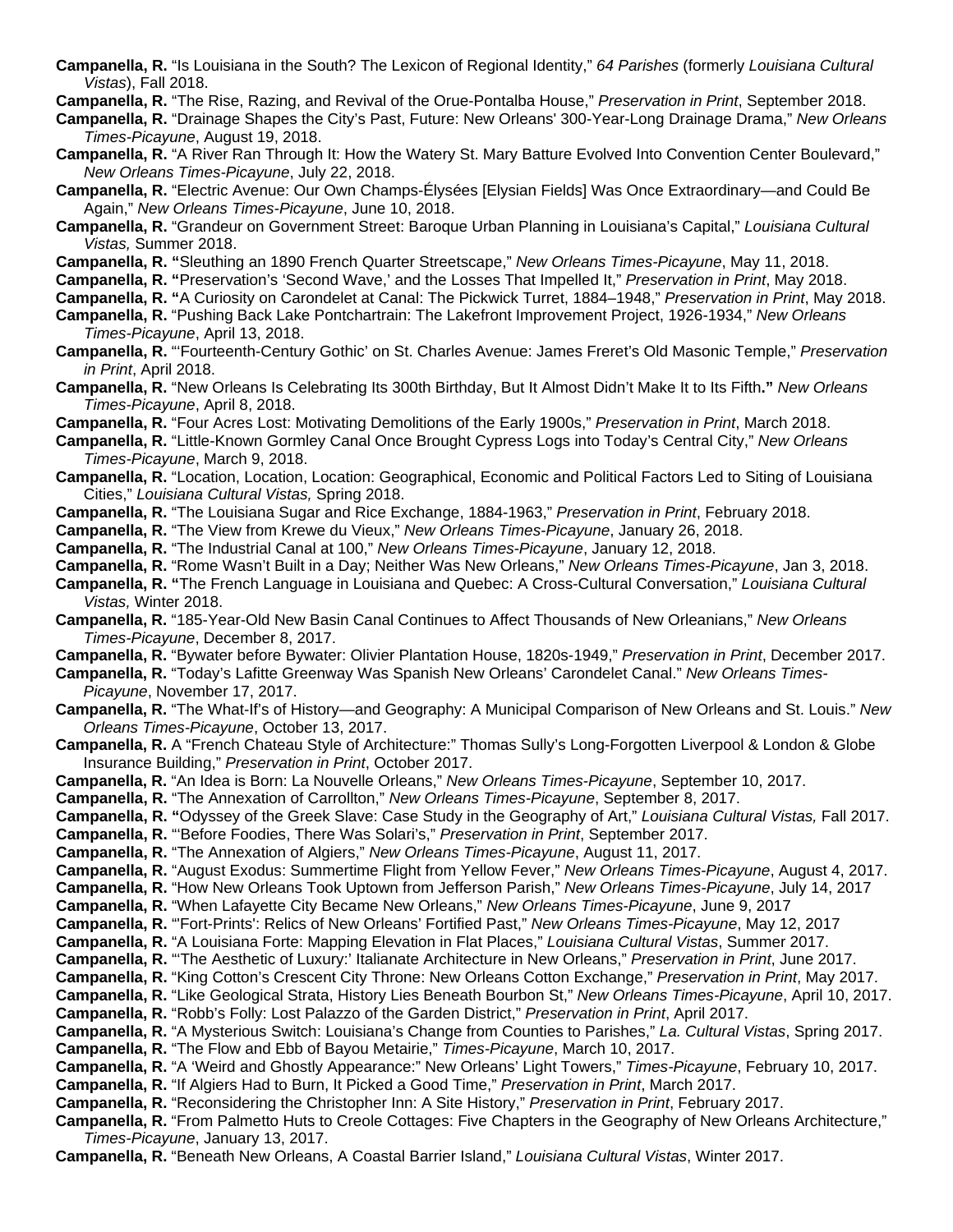**Campanella, R.** "Tracking Bourbon Street's Pedestrian Parade," *Times-Picayune*, December 20, 2016.

**Campanella, R.** "The Past as Inspiration—or Solace? Postmodernism and Neotraditionalism in New Orleans," *Times-Picayune*, December 9, 2016.

**Campanella, R.** "From the Poydras Market to 'South Market:" Food Retail in New Orleans' Central Business District," *Preservation in Print*, December 2016.

**Campanella, R.** "When New Orleans Embraced Modernism," *Times-Picayune*, November 11, 2016.

**Campanella, R.** "California, Here It Came: Mission Style Arrives to New Orleans," *Times-Picayune*, October 7, 2016.

**Campanella, R.** "Daniel Burnham in New Orleans," *Preservation in Print*, October 2016.

**Campanella, R.** "'Ornaments to the City': New Orleans' Victorian Architecture," *Times-Picayune*, September 9, 2016.

**Campanella, R.** "Lugger Culture: Distinctive Sailboats Once Defined Coastal Louisiana's Oyster Trade," *Louisiana Cultural Vistas*, Autumn 2016.

- **Campanella, R.** "A Storied Gem Lost to Pyromania: Gallier and Dakin's Merchants' Exchange," *Preservation in Print*, September 2016.
- **Campanella, R.** "Touro's Will: Ill-Fated Almshouse Would Have Been a Gothic Landmark in Today's Bywater." *Times-Picayune*, August 12, 2016.
- **Campanella, R.** "Louisiana Topography: Third Lowest, Third Flattest—and Most Interesting," *Louisiana Cultural Vistas*, Summer 2016.

**Campanella, R.** "A Louisiana Native Brought Romanesque Architecture to America," *Times-Picayune*, July 8, 2016.

**Campanella, R.** "The Origins of Italianate Architecture," *Times-Picayune*, June 10, 2016.

**Campanella, R. "**A Clubby Sort of Town: Chess, Checkers, and Whist, 1880-1935," *Preservation in Print*, May 2016.

**Campanella, R.** "The Rise of Greek Revival Architecture," *Times-Picayune*, May 6, 2016.

**Campanella, R.** "Ominous": New Orleans' Criminal Courts Building and a Brief History of Penal Architecture," *Preservation in Print*, April 2016.

**Campanella, R.** "The Evolution of Creole Architecture," *Times-Picayune*, April 8, 2016.

**Campanella, R.** "Arpents, Ligas, Acres*:* Cultural Fingerprints on Louisiana's Landscape," *Louisiana Cultural Vistas*, Spring 2016.

**Campanella, R.** "Ethnic Rivalry and New Orleans' Messy Municipality Era," *Times-Picayune*, March 11, 2016.

**Campanella, R.** "City Has History of Rebirth from Ashes," *New Orleans Times-Picayune*, January 31, 2016, front page.

**Campanella, R.** "A Legacy of Luxury Lodging: The Original Cosmopolitan Hotel," *Preservation in Print*, February 2016. **Campanella, R.** "Monorail Derailed," *Times-Picayune*, February 12, 2016.

**Campanella, R.** "Bourbon Street's First Nightclub Ushered in a Glitzy Era," *Times-Picayune*, January 8, 2016.

**Campanella, R.** "Louisiana Radio Stations' (Inconvenient) Local Music Lacuna," *Louisiana Cultural Vistas*, Winter 2016.

**Campanella, R.** "The Widening of Poydras Street," *Times-Picayune*, December 11, 2015.

**Campanella, R.** "Ursuline Nuns' Lost Landmark on the Mississippi, 1824-1912," *Preservation in Print*, December 2015.

**Campanella, R.** "Great Fire of 1895 Transformed Algiers," *Times-Picayune*, Nov 13, 2015.

**Campanella, R.** "Lessons Learned from Loss of the Delord-Sarpy House, 1814-1957," *Preservation in Print*, Nov 2015.

- **Campanella, R.** "Gentilly's Accidental Forest," *Times-Picayune*, October 9, 2015.
- **Campanella, R.** "Neutral Ground: Political Geography of Imperialism," *Louisiana Cultural Vistas*, Autumn 2015.
- **Campanella, R.** "Once and Future Katrinas," *Tulane Magazine*, September 2015.
- **Campanella, R.** "As Marshes Erode, How Many Coastal Communities Can We Save?," *Times-Picayune*, Sept 27, 2015.

**Campanella, R.** "Before Storyville: Vice Districts in Antebellum New Orleans, Parts I and II," *Preservation in Print*, September and October 2015.

**Campanella, R.** "Wind Event: Wetlands Protected New Orleans from 1915 Hurricane," *Times-Picayune*, Sept 11, 2015.

**Campanella, R.** "When Disasters 'Wipe the Slate Clean'—and When They Do Not," *Times-Picayune*, August 7, 2015.

**Campanella, R.** "Is Tiger Stadium the Center of Louisiana?," *Louisiana Cultural Vistas*, Summer 2015.

**Campanella, R.** "Ozone Belt: How St. Tammany Turned Ecology into Business," *Times-Picayune*, July 10, 2015.

**Campanella, R.** "New Orleans' Third First Presbyterian Church," *Preservation in Print*, June 2015.

**Campanella, R.** "Motor City in the Crescent City: Albert Kahn's Ford Plant in Old Arabi," *Preservation in Print*, May 2015

**Campanella, R.** "Court Decisions: How Neighborhood Rivalry Sited Two Courthouses," *Times-Picayune*, June 12, 2015

**Campanella, R.** "Louisiana Cities and the Rank-Size Rule," *Louisiana Cultural Vistas*, Spring 2015

**Campanella, R.** "The Great Footprint Debate, Updated," *Times-Picayune*, May 31, 2015

**Campanella, R.** "Before Tulane, Before Loyola, There Was Leland University," May 8, 2015

**Campanella, R.** "Odd Angles Tell Interesting Tales," *Times-Picayune*, April 11, 2015

**Campanella, R.** "The Khaki Parade Down Bourbon Street," *America in WWII* Magazine, April 2015

**Campanella, R.** "St. Louis and St. Charles: New Orleans' Legacy of Showcase Hotels," *Preservation in Print*, April 2015

**Campanella, R.** "Fazendeville and Three Oaks: Reflecting on Two Cultural Losses," *Preservation in Print*, March 2015

**Campanella, R.** "The Crescent City's Two Chinatowns," *Times-Picayune*, March 6, 2015

**Campanella, R.** "New Orleans Was Once Above Sea Level…," *Times-Picayune*, February 19, 2015

**Campanella, R.** "Townhouse Collapse Elicits Question on Lifespan of Bricks," *Preservation in Print*, February 2015

**Campanella, R.** "A Brief History of French Quarter Flooding," *Times-Picayune*, February 14, 2015

**Campanella, R.** "Losses at Chalmette Battlefield, 150 Years After Battle of New Orleans," *Times-Picayune*, Jan 9, 2015 **Campanella, R.** "A Desire for Collective Dignity and Order: Greek Revival in Louisiana," *Preservation in Print*, Dec 2014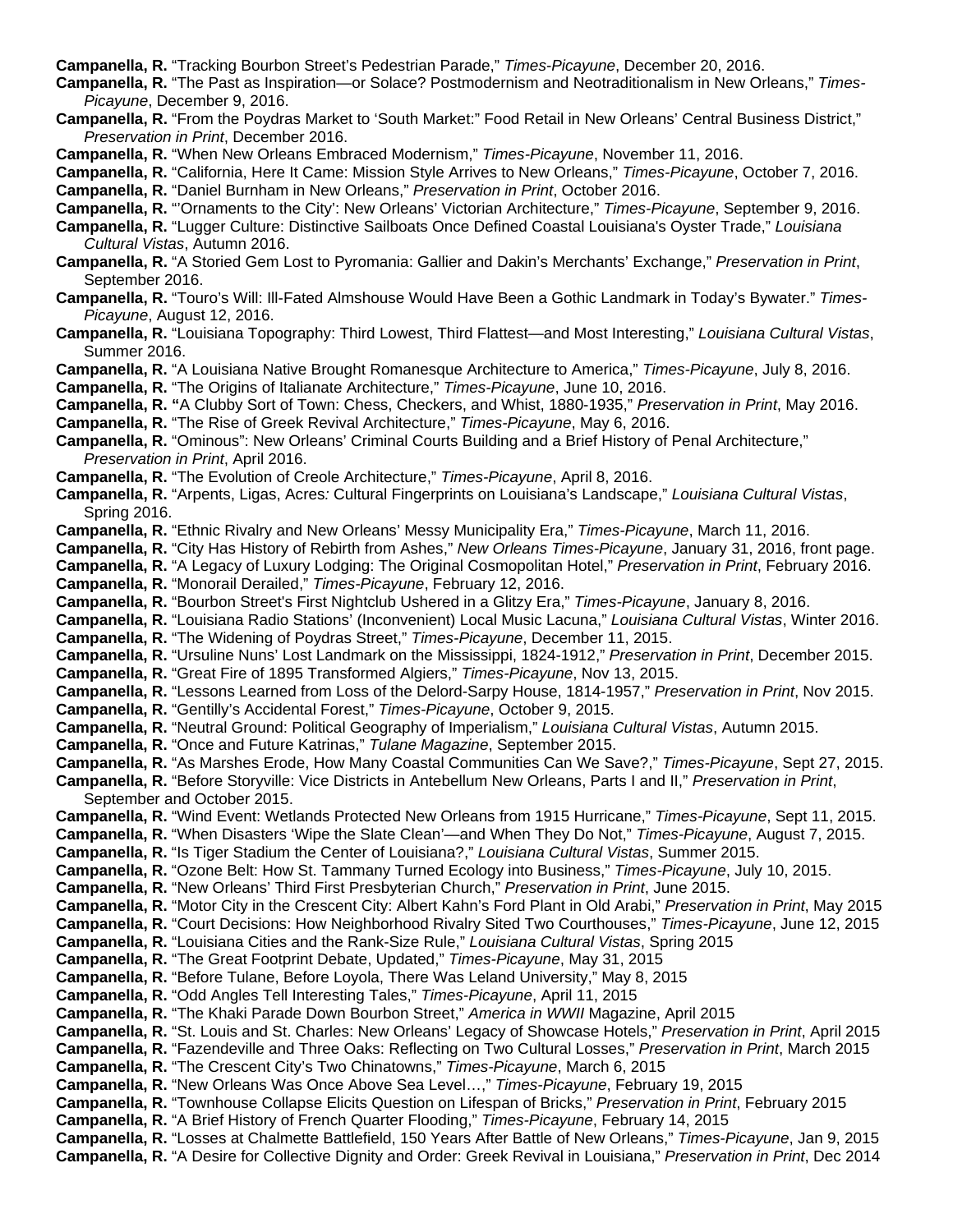**Campanella, R.** "If Saints Lose, Don't Blame Girod Street Cemetery," *Times-Picayune*, December 13, 2014 **Campanella, R.** "How 'Forward Thrust' Reshaped Southern Geography," *Louisiana Cultural Vistas*, Winter 2015 **Campanella, R.** "Three Exhibition Halls, Three Fates," *Preservation in Print*, November 2014 **Campanella, R.** "When St. Bernard Made Cars: Motor City in the Crescent City," *Times-Picayune*, November 8, 2014 **Campanella, R.** "Tunnel Vision: Downtown Tunnel is Relic of Riverfront Expressway," *Times-Picayune*, October 11, 2014 **Campanella, R.** "Subject to Our Choices: Preservationism's Mitigated Successes," *Preservation in Print*, October 2014 **Campanella, R.** "Making Peace with Conflict: Noise and Neighbors, Redux," *Louisiana Cultural Vistas*, Autumn 2014 **Campanella, R.** "Polymnia Street Goes to War," *Times-Picayune*, September 12, 2014 **Campanella, R.** "Preservation = Jobs: Notes from Preservation Matters III," *Preservation in Print*, September 2014 **Campanella, R.** "The Seduction of Exceptionalism," *Louisiana Cultural Vistas*, Summer 2014 **Campanella, R.** "When Bubonic Plague Came to Town," *Times-Picayune*, August 8, 2014 **Campanella, R.** "Monkey Hill and the Geography of Childhood," *Times-Picayune*, July 9, 2014 **Campanella, R.** "Bourbon Street: A History" [excerpt] *Louisiana Cultural Vistas*, Summer 2014 **Campanella, R.** "Glorious Mess: Perceptual History of New Orleans Neighborhoods," *New Orleans Magazine*, June 2014 **Campanella, R**. "Window-Hawking, Go-Cups, and the Geography of Drinking," *Times-Picayune*, June 20, 2014 **Campanella, R.** "The Katrina of the 1800s Was Called Sauve's Crevasse," *Times-Picayune*, June 11, 2014 **Campanella, R.** "'A Forest of Masts:' The Port of New Orleans in Antebellum Times," *Preservation in Print*, June 2014 **Campanella, R.** "Pauger's Savvy Move: New Orleans Repositioned on Higher Ground," *Preservation in Print*, May 2014 **Campanella, R.** "New Orleans' Greek Geography, from Bayou Road to Bayou St. John," *Times-Picayune*, May 9, 2014 **Campanella, R.** "Bourbon Street: A History" [excerpt] *Preservation in Print*, April 2014 **Campanella, R.** "The Rise and Fall of the Old Shot Tower," *Times-Picayune*, April 11, 2014 **Campanella, R.** "Mapping the Geography of Cool," *Times-Picayune*, March 14, 2014 **Campanella, R.** "The Curious Story of Sagamite," *Louisiana Cultural Vistas*, Spring 2014 **Campanella, R. "**If Walls Could Talk, New Starbucks Would Speak of Lincoln," *Preservation in Print*, March 2014 **Campanella, R. "**In LeBeau House's Ashes, a Lesson in Carpe Diem," *Preservation in Print*, February 2014 **Campanella, R.** "Shotgun Geography," *New Orleans Times-Picayune*, February 14, 2014 **Campanella, R.** "Behind Your House Number Lies Urban History," *Times-Picayune*, January 10, 2014 **Campanella, R.** "Preparing for 2018 by Revisiting 1968," *Louisiana Cultural Vistas*, Winter 2013-2014 **Campanella, R.** "Addressing New Orleans East's Core Problem," *Times-Picayune* December 13, 2013 **Campanella, R.** "What Does It Mean To Be a New Orleanian?" *Times-Picayune*/The Lens, December 8, 2013 **Campanella, R**. "Early Aerial Photography in New Orleans," *Preservation in Print*, December 2013 **Campanella, R.** "In LeBeau House's Ashes, a Lesson in Carpe Diem," *Times-Picayune,* November 29, 2013 **Campanella, R**. "Chinatown, New Orleans," *Preservation in Print*, November 2013 **Campanella, R.** "Uptown Serendipity: How Inaction Created Space for Eden," *Times-Picayune*, November 8, 2013 **Campanella, R.** "Seven Municipal Districts—and Two Hundred Years of History," *Times-Picayune*, October 11, 2013 **Campanella, R**. "Why Prytania Jogs at Joseph," *Preservation in Print*, October 2013 **Campanella, R.** "A Look Back at New Orleans' Anniversary Commemorations," *Louisiana Cultural Vistas*, Autumn 2013 **Campanella, R**. "The Great Storm of 1915: Tragedy in the Rigolets," *Preservation in Print*, September 2013 **Campanella, R. "**Cityscapes: A Geographer's View of New Orleans," *Times-Picayune*, September 13, 2013 **Campanella, R.,** "While King Dreamed, Plaquemine Fought," *Times-Picayune*, September 1, 2013 **Campanella, R**. "'The Idea Is an Absurd One': Steaming Against the Current," *Preservation in Print*, June 2013 **Campanella, R**. "A Night on the Town in circa-1930 New Orleans," *Preservation in Print*, May 2013 **Campanella, R**. "On the Structural Basis of Social Memory: Cityscapes of the New Orleans Slave Trade," Parts I and II, *Preservation in Print*, March and April 2013 **Campanella, R**. "Remembering the Old French Opera House: The Bourbon Street Landmark (1859-1919) Testifies to the Cultural Power of Old Buildings, and the Significance of Their Loss," *Preservation in Print*, February 2013 **Campanella, R**. "So Unsavory a Smell: Managing Municipal Services in Historic New Orleans, Part I: The Colonial Era, *Preservation in Print*, November 2012, and Part II: The America Era, *Preservation in Print*, December 2012 **Campanella, R.,** "Democracy and Geography: Reflections on the Toll Referendum," *Times-Picayune*, November 25, 2012 **Campanella, R**. "Addressing Urban Order," *Preservation in Print*, October 2012 **Campanella, R**. "Newspaper Row, New Orleans' Original Media District," *Preservation in Print*, September 2012. **Campanella, R.,** "Lots of Meanings in a Local Sports Team's Name," *Times-Picayune*, May 9, 2012 **Campanella, R.** "Lincoln in Louisiana." *Louisiana Cultural Vistas*, Spring 2011 **Campanella, R.,** "Chance to Turn Twin Spans into Public Pier Slipping Away," *Times-Picayune*, June 11, 2010 **Campanella, R.** "The Lexicon of Place: Deconstructing New Orleans' Names, Nicknames, and Slogans." *Louisiana Cultural Vistas*, Winter 2009-2010 **Campanella, R.,** "Defying Adversity, Wherever We Are," *Times-Picayune*, January 30, 2010 **Campanella, R.,** "Where Y'at in New Orleans is Shifting Around Post-Katrina," *Times-Picayune*, August 27, 2009 J. P. Klingman and **R. Campanella,** "City Hall Not Just a Place, But a Statement," *Times-Picayune*, June 29, 2009 **Campanella, R.** "Bienville's Dilemma," *The Newcomb-Tulane Collegian & Review*, Summer 2009 **Campanella, R.,** "A Chance for City to Celebrate, Educate," *Times-Picayune*, May 13, 2009

**Campanella, R.,** "Analyzing New Orleans' New Footprint," *Times-Picayune*, August 29, 2007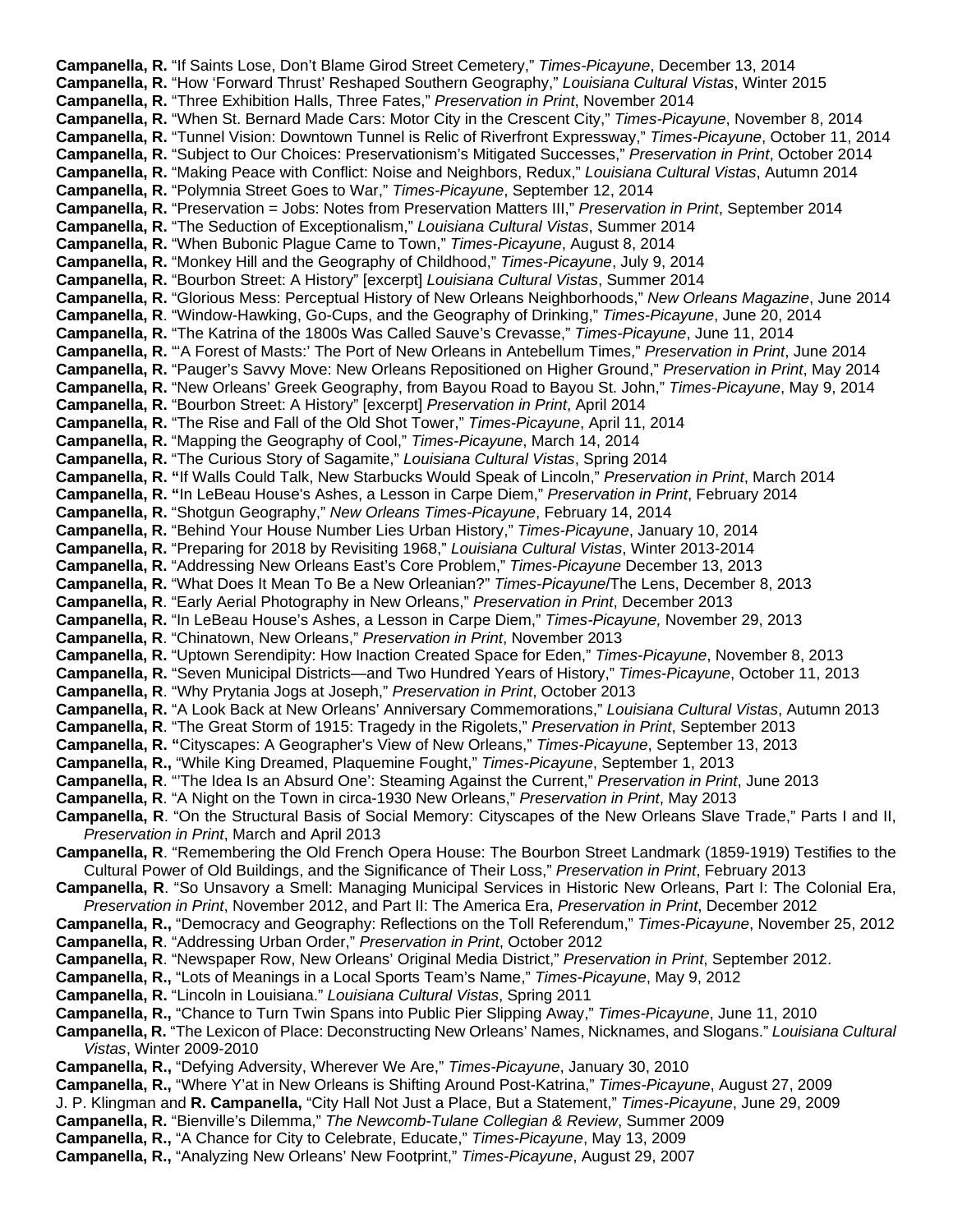**Campanella, R.,** "Category 3-5-5: A Better Storm Label?," *Times-Picayune*, August 15, 2008

**Campanella, R.** "Chinatown, New Orleans." *Louisiana Cultural Vistas*, Autumn 2007

**Campanella, R.** "Reperceiving Place." *Louisiana Cultural Vistas*, Summer 2006

**Campanella, R.** "A Solvable Problem: Geographical History and Future of New Orleans." *Cultural Vistas*, Spring 2006

**Campanella, R.** "Abandon? Maintain? Concede? Rebuilding Philosophy's Camps," *Times-Picayune,* April 20, 2006 **Campanella, R.** "Meth-od-ol-o-gy n. A Body of Practices, Procedures, and Rules Used in Inquiry; A Set of Working

Methods - Finding a Way Out of Devastation," *Times-Picayune*, November 13, 2005. **Campanella, R.**, and M. Campanella. "New Orleans Then and Now." *Louisiana Cultural Vistas*, Winter 1999-2000

**Campanella, R**, Davis, and L. Occi. "RS/GIS for Transmission Encroachment," *Pipe Line & Gas Industry*, May 1996 **Campanella, R.** "High-Resolution Satellite Imagery for Business," *Business Geographics*, March 1996

**Campanella, R.**, B. Davis, and L. Occi. "Transmission Corridor Encroachment Mapping," *Earth Observation*, August 1995

**Campanella, R.**, B. Davis, and G. Gutherie. "Coffee Crop Detection from Space," *Earth Observation*, October 1994

### **Education**

**M.S., Geography/ Mapping Sciences**, Louisiana State University, Baton Rouge, Louisiana, 1992 to 1993.

**Thesis***: Mapping and Measuring the Cloud Forests of Honduras for Effective Delimitation as Nature Reserves* **B.S., Economics**, Utah State University, Logan, Utah, 1984 to 1988

### **Awards and Honors**

Top Local Book (*Above New Orleans*) of 2021, *New Orleans Times-Picayune*, December 2021.

Best Column nomination, for "Geographer's Space" (*64 Parishes)*, Press Club of New Orleans, June 2021.

Media Achievement Award, Association of American Geographers, 2021.

SESAH Publications Award from the Society of Architectural Historians, 2020, for *The West Bank of Greater New Orleans.* Louisiana Writer Award, State of Louisiana, 2019.

Awardee, Carol Lavin Bernick Faculty Grant Program (\$8000), May 2019.

Malcolm Heard Award for Excellence in Teaching, Tulane School of Architecture, 2018.

Faculty Fellow-Mellon Graduate Program in Community Engagement, 2018-2019

Selected as King of Krewe du Vieux Carnival Parade, New Orleans, 2018 Tricentennial.

Named as *Chevalier dans l'Ordre des Palmes Académiques* (Knight in the Order of the Academic Palms) by the Government of France, 2016.

Co-Awardee, ByWater Institute Faculty Fellowships in Interdisciplinary Collaboration, 2018

Co-Awardee, Carol Lavin Bernick Faculty Grant Program, 2017, to design and co-teach interdisciplinary 360 course Awardee, Carol Lavin Bernick Faculty Grant Program (\$7200), June 2016.

Press Club of New Orleans—Excellence in Journalism, 2017, First Place for "Geographer's Space" LEH Digital Videos Honors Professor of the Year Medal, Tulane University, 2016.

Awardee, Tulane University Carol Lavin Bernick Faculty Grant Program (\$7200), June 2016.

Louisiana Library Association Louisiana Literary Award for *Bourbon Street: A History*, 2015

Hannah Arendt Prize for Scholarship in the Public Interest, Bard Early College, 2014

Kemper and Leila Williams Prize for Louisiana History, Historic New Orleans Collection, 2010, for *Lincoln in New Orleans*

Louisiana Endowment for the Humanities Book of the Year, 2009 for *Bienville's Dilemma*

Louisiana Endowment for the Humanities Book of the Year, 2007 for *Geographies of New Orleans*

Monroe Fellowship, New Orleans Center for the Gulf South, Tulane University, 2011-Present.

Mortar Board Award for Excellence in Teaching, 2010, Newcomb College Institute, Tulane University

Neighborhood Champion Award, St. Paul Marigny, New Orleans, 2015

Voted Gambit Weekly's Y@Speak Award for Most Informative Twitter Account, 2014

Independent Publisher Book Award, bronze medal in regional science, 2011 (for *Delta Urbanism: New Orleans*)

American Institute of Architects-Louisiana, Honor Award for Unified New Orleans Plan, 2008

New Orleans-Gulf South Booksellers Association Book of the Year, 2007 for *Geographies of New Orleans*

New Orleans-Gulf South Booksellers Association Book of the Year, 2002 for *Time and Place in New Orleans*

National Science Foundation funding as collaborating principal investigator, "Decision-Making Among Businesses in Post-

Catastrophe Uncertainty" (2005-2007) and "Modeling Business Return in New Orleans after Katrina" (2007-2009) Neighborhood Award, Marianite Bywater Project, for *Geographies of New Orleans*, 2007

Best Books selection, *Times-Picayune,* for *Bienville's Dilemma* (2008), *Geographies of New Orleans* (2006), *Time and Place in New Orleans* (2002), and *New Orleans Then and Now* (1999)

Interdisciplinary collaboration recognized through award from Tulane University Health Sciences Center, 2003-2004

Lockheed-Martin Employee of the Year for 1995 and Lockheed-Martin Employee of the Month, July 1995

Best Student Paper, Department of Geography and Anthropology, 1993

Full Graduate Assistantship, Louisiana State University, 1992

Presidential Scholarship, Alfred University, 1984 and Regents Scholarship, New York, 1984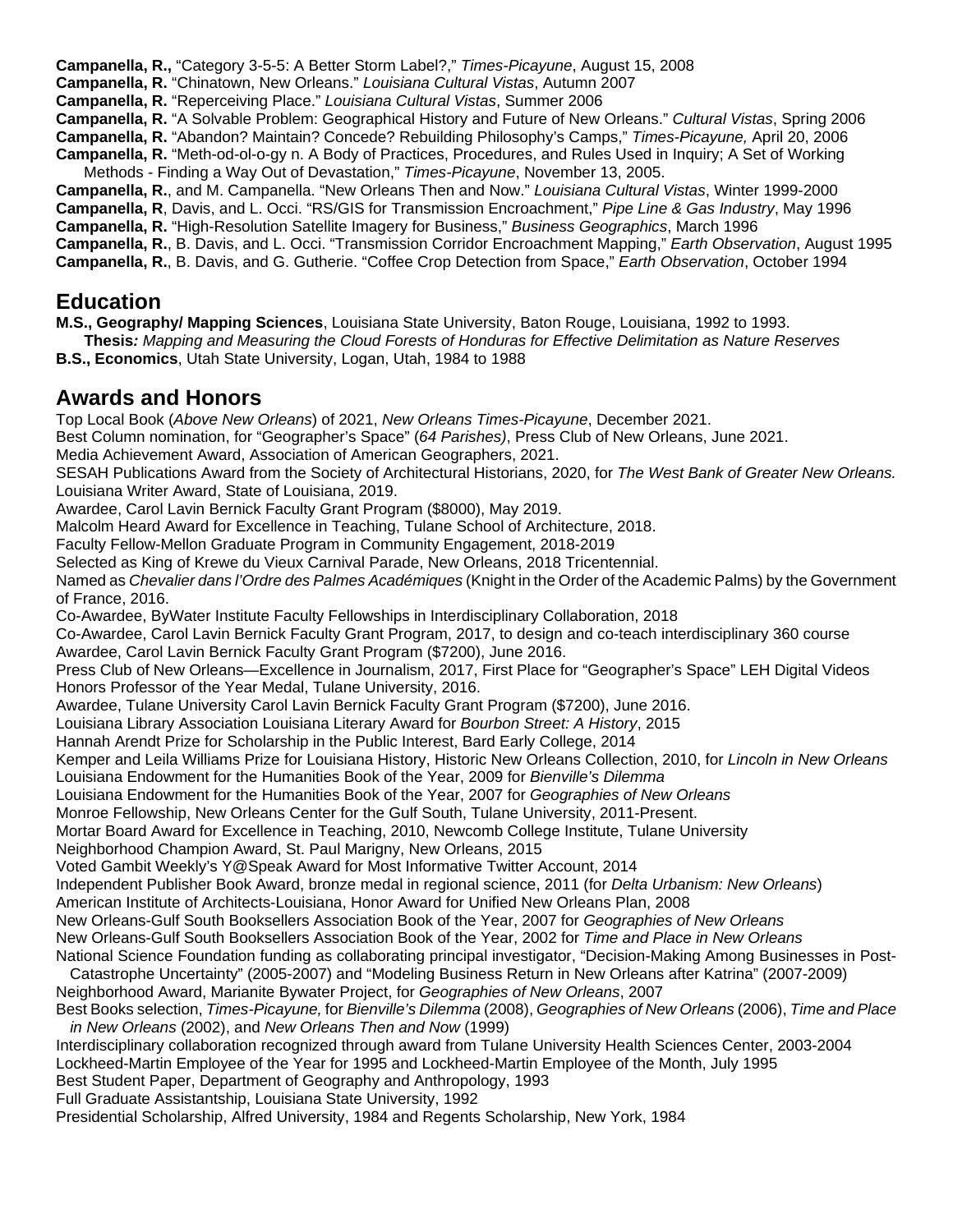## **Credited Classes Taught**

New Orleans Geography/GIS for Architects, Dilemmas of New Orleans Honors Colloquium, Urban Geography: New Orleans Case Study, Musical Cultures of the Gulf South (co-taught), Making New Orleans, Historical Geography of New Orleans, Before/After Katrina, Applications of GIS and Remote Sensing, plus independent study classes and workshops in GIS.

## **Speaking Engagements/Invited Papers**

- Keynote Speaker, Tulane Engineering Conference, April 22, 2022.
- Panelist, New Orleans Book Festival, March 11, 2022
- Speaker, New Orleans Regional Leadership Institute, Baton Rouge, January 13, 2022
- Plenary Speaker, State of the Coast Conference of the Coalition to Restore Coastal Louisiana, June 4, 2021.
- Lecturer, NOLA Reconnect Symposium, March 5, 2021.
- Monroe Fellow Annual Lecture, New Orleans Center for the Gulf, December 7, 2020
- Speaker, New Orleans Regional Leadership Institute, New Orleans, November 12 and 19, 2020
- Lecturer, NOLA RECONNECT, October 2, 2020
- Book Release Lecture, "The West Bank of Greater New Orleans," Preservation Resource Center, May 13, 2020
- Speaker, New Orleans Regional Leadership Institute, New Orleans, March 5, 2020
- Monroe Fellow Annual Lecture, New Orleans Center for the Gulf South-Freeman Auditorium, December 2, 2019
- Panel Moderator, Association of Collegiate Schools of Architecture, November 9, 2019
- Speaker, New Orleans Regional Leadership Institute, New Orleans, November 7, 2019
- Louisiana Writer Award Acceptance Speech, Louisiana Capitol, November 2, 2019
- Speaker, New Orleans Regional Leadership Institute, Baton Rouge, September 18, 2019
- Speaker, New Orleans Regional Leadership Institute, Baton Rouge, May 8, 2019
- Plenary Panelist, Tulane Engineering Forum, New Orleans, April 12, 2019
- Speaker, New Orleans Regional Leadership Institute, New Orleans, March 28, 2019
- Speaker, 23rd Annual Williams Research Center Symposium, The Historic New Orleans Collection, January 19, 2019
- Luncheon Speaker, IAEE Meeting, New Orleans, December 10, 2018
- Lecturer, CFF/YPO Annual Meeting, New Orleans, December 9, 2018
- Lecturer, Louisiana Land Title Association Conference, New Orleans, December 7, 2018
- Monroe Fellow Annual Lecture, New Orleans Center for the Gulf South-Freeman Auditorium, November 26, 2018
- Keynote Speaker, National Humanities Conference, New Orleans, November 8, 2018
- Opening Speaker, Preservation Matters Symposium, New Orleans, October 5, 2018
- Plenary Speaker, American Institute of Architects, Louisiana Chapter Conference, New Orleans, September 27, 2018
- Luncheon Speaker, Louisiana Civil Engineering Conference, Kenner, Louisiana, September 27, 2018
- Speaker, Nobel Prize Forum: Paradox of Water, Augsberg University, Minneapolis, MN, September 13-15, 2018
- Lecturer, Louisiana in World War II Symposium, National World War II Museum, New Orleans, April 19, 2018
- Speaker, Manuscripts Society, hosted by The Historic New Orleans Collection, New Orleans, April 19, 2018
- Annual Lecturer, American Geographical Society/Association of American Geographers, New Orleans, April 13, 2018
- Presenter, Indigenous Spaces—French Expectations Symposium, New Orleans, March 14, 2018
- Presenter, Making New Orleans Home Tricentennial Symposium, New Orleans, March 11, 2018
- Luncheon Speaker, New Orleans Geological Society, New Orleans, March 5, 2018
- Luncheon Speaker, Southern Living Home Summit, New Orleans, March 2, 2018
- Luncheon Speaker, Tulane Admiralty Law Institute, New Orleans, February 28, 2018
- Keynote Speaker, Social Coast Forum, Charleston, South Carolina, February 6, 2018.
- Speaker, Louisiana Endowment for the Humanities Tricentennial Lecture, February 1, 2018
- Speaker, Bank of Montreal executive visit to New Orleans, January 13, 2018
- Guest Lecturer, *The World*, vessel, Bahamas to New Orleans, January 2-5, 2018
- Monroe Fellow Annual Lecture, New Orleans Center for the Gulf South-Freeman Auditorium, November 27, 2017
- Panelist, New Orleans Book Festival, November 11, 2017
- Speaker, CEO New Orleans Arts Seminar, New Orleans, November 7, 2017
- Speaker, Tulane Homecoming, New Orleans, November 3, 2017
- Panelist and Presenter, Louisiana Book Festival, October 28, 2017
- Panelist, Bleu Orleans: Celebrating Black Creole Culture at Dillard University, New Orleans, October 11, 2017
- Speaker, Louisiana Landmarks Society, New Orleans, October 5, 2017
- Panelist, Ponderosa Stomp Musical Conference, New Orleans, October 5, 2017
- Speaker, Gehl Group Symposium, New Orleans, September 28, 2017
- Speaker, American Institute of Architects Mississippi Chapter Conference, New Orleans, June 24, 2017.
- Panelist, Public Space in New Orleans-Urban Orders Symposium, Tulane Small City Center, April 10, 2017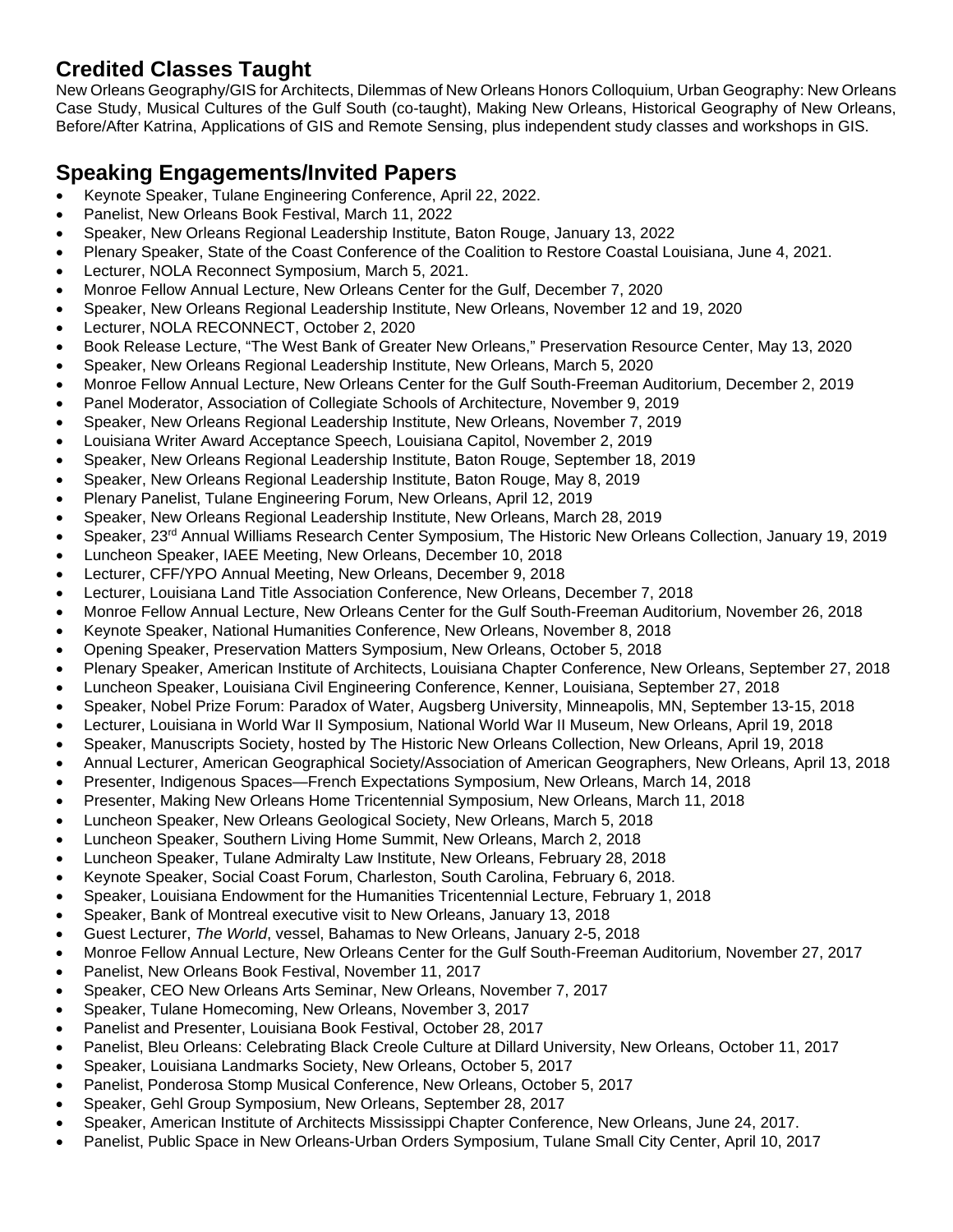- Speaker, Washington University Graduate History Association Conference, St. Louis, March 31, 2017
- Panelist, Tennessee Williams Festival Conference, March 26, 2017
- Speaker, The New Bienville Society, New Orleans, March 23, 2017
- Luncheon Lecturer, Tulane Board of Administrators, March 15, 2017
- Evening Lecturer at President's House for Tulane University-Audubon Place event, January 12, 2017.
- Speaker, Emergency and Disaster Management Program, Georgetown University, New Orleans, December 12, 2016
- Monroe Fellow Annual Lecture, New Orleans Center for the Gulf South-Freeman Auditorium, 2016
- Speaker, Seaside Pienza Institute Symposium, New Orleans, October 7, 2016
- Opening Speaker, Southeast Chapter of Society of Architectural Historians Conference, New Orleans, Sept 29, 2016
- Speaker, Surdna Foundation Board Meeting, New Orleans, September 11, 2016
- Speaker, American Institute of Architects Mississippi Chapter Conference, New Orleans, July 30, 2016
- Presenter, 2018 Tricentennial Forum, 504ward and 2018 NOLA Foundation, New Orleans, June 27/August 2, 2016
- Lecturer, Friday Nights at NOMA (New Orleans Museum of Art), June 17, 2016
- Presenter, Harvard University Kennedy School of Government Public Policy Program, New Orleans, May 12, 2016
- Presenter, Symposium on the History and Typology of French-Based Creole Buildings, New Orleans, April 16, 2016
- Panelist, Tennessee Williams Festival Conference, April 2, 2016
- Lecturer, SAGE Series, McNeese State University, March 31, 2016
- Keynote Speaker, Center for Natural Resource Economics & Policy Conference, New Orleans, March 21, 2016
- Speaker, The New Bienville Society, New Orleans, March 17, 2016
- Speaker, American College of Trial Lawyers Meeting, New Orleans, January 22, 2016
- Speaker, Harvard Environmental Health Fellows Program Workshop, New Orleans, January 7, 2016
- Speaker, Emergency and Disaster Management Program, Georgetown University, New Orleans, December 7, 2015
- Speaker, National Geographic Society Council of State Social Studies Supervisors, New Orleans, November 10, 2015
- Lecturer, Morris Bart Sr. Lecture Series at the Jewish Community Center, New Orleans, November 9, 2015
- Speaker, Future of New Orleans Symposium: Will New Orleans Survive Its Prosperity? November 6, 2015
- Lecturer, Big Easy Author Night, New Orleans Public Library, New Orleans, September 23, 2015
- Panelist, Association of State Dam Safety Officials, "Flood Risk Management," New Orleans, September 15, 2015
- Panelist, American Institute of Architects panel on "The Next 10 Years," New Orleans, August 27, 2015
- Featured Interview, Arts and Letters Program at the New Orleans Museum of Art, August 21, 2015
- Speaker, American Institute of Architects Mississippi Chapter Conference, New Orleans, July 25, 2015
- Plenary Panelist, Natural Hazards Workshop, Broomfield, Colorado, July 20-23, 2015
- Speaker, City and Landscapes Symposium, University of Innsbruck, Austria, June 24-27, 2015
- Speaker, Preservation Resource Center—New Orleans, June 13, 2015
- Speaker, Tulane Alumni Association—San Francisco, May 27, 2015
- Speaker, Centennial Celebration of the John Minor Wisdom U.S. Court of Appeals Building, May 3, 2015
- Panelist, "Katrina: Before, During, After," Loyola University, April 16, 2015
- Lecturer, SAGE Series, McNeese State University, March 23, 2015
- TEDXTU Speaker, Tulane University, February 5, 2015
- Monroe Fellow Annual Lecture, New Orleans Center for the Gulf South-Freeman Auditorium, November 18, 2014
- Speaker, International Irish Famine Commemoration, New Orleans, November 6-8, 2014
- Presenter, Louisiana Book Festival, Baton Rouge, November 1, 2014
- Speaker, Stein Lecture Series, Cornell University Architecture/Planning, Ithaca, New York, October 7, 2014
- Panelist, Society for Environmental Journalism Annual Conference, September 7, 2014, New Orleans
- Speaker, Urbanized Deltas in Transition, Technical University of Delft, The Netherlands, June 13, 2014
- Panelist, Environmental Design Research Association Plenary on Communicating Change, May 30, 2014, New Orleans
- Tennessee Williams Festival, panelist, New Orleans, March 23, 2014
- Speaker, The New Bienville Society, New Orleans, March 2014
- Panelist, "Sustaining Prosperity for Greater New Orleans, Greater New Orleans, Inc., February 14, 2014
- Keynote Speaker, National Park Service, Lincoln Boyhood Home National Memorial, Indiana, February 9, 2014
- Keynote Speaker, "After Katrina: Transnational Perspectives on the Futures of the Gulf South," November 15, 2013
- Banquet Speaker, Olmsted Legacy Dinner, J. C. Olmsted Society for Audubon Park, New Orleans, October 10, 2013
- Speaker, World Presidents' Organization, "Challenges of Mississippi Delta Life," New Orleans, September 20, 2013
- Panelist, Conference on Artists and Neighborhood Change / Gentrification, Baltimore, Maryland, June 20-21, 2013
- Panelist, Tulane University Hillel Center "Big Issues" Series, June 6, 2013
- Presenter, Colloque International: Saint-Louis di Sénégal et La Nouvelle-Orléans, April 22-26, 2013
- Speaker, LSU Department of Geography and Anthropology "Friday Forum," Baton Rouge, April 19, 2013
- Jazz and Heritage Foundation Tom Dent Congo Square Symposium, panelist, New Orleans, April 4, 2013
- Tennessee Williams Festival, panelist, New Orleans, March 23, 2013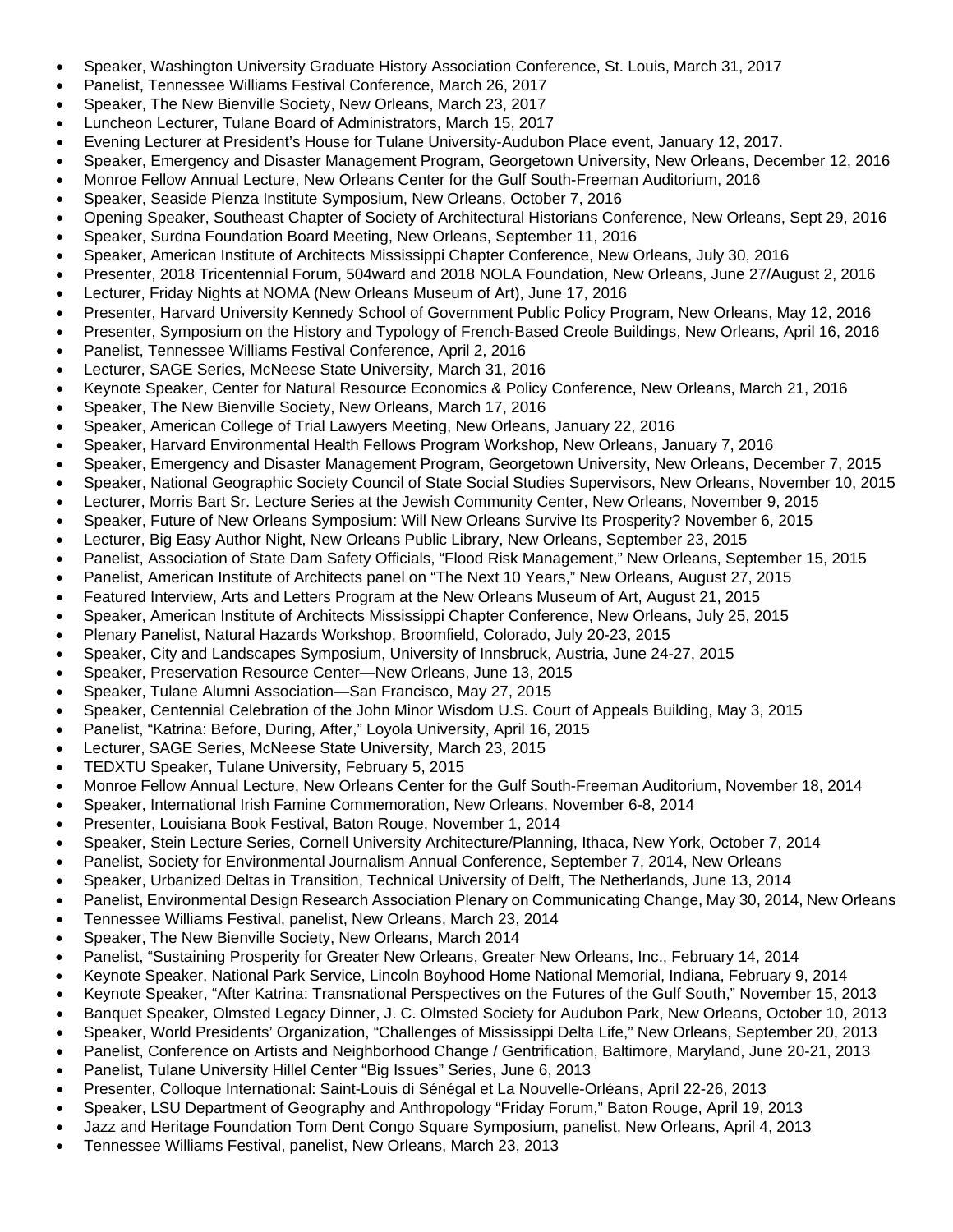- Cornell University, Department of Landscape Architecture Speaker Series, Ithaca, March 14, 2013
- Speaker, 200<sup>th</sup> Anniversary of the Louisiana Supreme Court Ceremony, New Orleans, March 1, 2013
- Plenary Speaker, Association for the Sciences of Limnology and Oceanography Conference, February 17, 2013
- Commentator, Panel on Ethnic Entrepreneurship, American Historical Association Conference, January 3, 2013
- Plenary, "New Orleans: Challenges and Issues," Economic Analysis Research Network, December 10, 2012
- TED-British American Project, New Orleans, November 10, 2012
- Presenter, Colloque International: Saint-Louis di Sénégal et La Nouvelle-Orléans, St. Louis, Senegal, June 4-7, 2012 (paper presented *in absentia* due to family emergency)
- Panelist, "Tracking Louisiana's Legal Heritage: 200 Years of the Federal Courts in Louisiana," April 13, 2012
- Keynote Speaker, Trust for Public Lands Conference, New Orleans, April 18, 2012
- Panelist, "Detailing a Moment in History," Tennessee Williams Festival, New Orleans, March 24, 2012
- Panelist, 2012 Steamboat Bicentennial Celebration, New Orleans, January 28, 2012
- Guest Lecturer, Harvard Kennedy School of Government; January 2012, September 2010, and September 2009
- Moderator, "Fighting Blight Right" Panel, National Trust for Historic Preservation et al, New Orleans, October 4, 2011
- Keynote Speaker, The Claiborne Society National Meeting, October 1, 2011
- Guest Lecturer, University of Virginia School of Architecture, September 2, 2011
- Keynote Speaker, Rising Tide Conference, New Orleans, August 27, 2011
- Panelist, PEN World Literary Festival, New York City, April 28-May 1, 2011
- Presenter, American Phoenix Conference, Université Lyon II, France, March-April 2011
- Presenter, Réponses Sociétales aux Vulnérabilités Environnementales, Aix en Provence, France, March 2011
- Guest Lecturer, Abraham Lincoln Bookshop / Virtual Book Signing, Chicago, February 19, 2011
- Guest Lecturer, Bard College, Annandale-on-Hudson, New York, February 14, 2011
- Presenter, "From American Sodom to American Phoenix" Conference, New Orleans, October 21-22, 2010
- TEDxNOLA, New Orleans, August 27, 2010
- Plenary Speaker, American Planning Association Delta Urbanism Conference, New Orleans, April 12, 2010
- Presenter, Georgia College and State University, Milledgeville, Georgia, March 30, 2010
- Guest Lecturer, Bard College, Annandale-on-Hudson, New York, February 9, 2010
- Presenter, Macalester College Civic Engagement Forum, New Orleans, January 15, 2010
- Guest Lecturer, Cartographie et Société Urbaine, Université Paris 12 Val de Marne, France, December 4, 2009
- Presenter, Louisiana Book Festival, Baton Rouge, October 2009
- Panelist, Loyola University, Center for the Study of New Orleans, October 21, 2009
- Guest Lecturer, Louisiana State Museum History Series, July 9, 2009
- Guest Lecturer, Loyola University Jesuit Summer Institute, New Orleans, June 1, 2009
- Guest Lecturer, University of New Orleans Department of Geography Forum, New Orleans, April 16, 2009
- Luncheon Speaker, Southern Group on Educational Affairs / Association of American Medical Colleges, April 3, 2009
- Presenter, Delta Urbanism Symposium, Technical University of Delft, The Netherlands, March 27, 2009
- Presenter, Risk and Planet Earth Symposium, Leipzig, Germany, March 3, 2009
- Speaker, Kellogg Foundation Executive Meeting, New Orleans, October 14, 2008
- Speaker, Dutch Dialogues, New Orleans, October 10 and March 6, 2008
- Panelist, American Society of Landscape Architects, Philadelphia, October 6, 2008
- Speaker, Smithsonian Cooper-Hewitt National Design Symposium, New Orleans, June 2008, July 2009, July 2010
- Luncheon Speaker, International Legislative and Drafting Institute, New Orleans, June 10, 2008
- Keynote Speaker, Meeting of Young Researchers in Earth Sciences (MYRES), New Orleans, May 22, 2008
- Luncheon Speaker, Florida Trust for Historic Preservation Conference, Pensacola, Florida, May 15, 2008
- Plenary Speaker, Louisiana Remote Sensing / GIS Conference, New Orleans, April 7-11, 2008
- Presenter, USA-France Workshop on Urban Ecology, Fontainebleau, France, January 10-11, 2008
- Keynote Speaker, Lambda Alpha International Honorary Society for Land Economics, Chicago, November 15, 2007
- Keynote Speaker, Trust for Public Land Fundraiser for City Park, Chicago, November 14, 2007
- Keynote Speaker, Traditional Building Conference, New Orleans, October 2007
- Presenter, US State Department "Sustainable Dialogues" Symposium, Bangkok, Thailand, June 2007
- Speaker, Trust for Public Land Annual Conference, New Orleans, Louisiana June 2007
- Speaker, Perkins + Will (Architectural Firm) Principals Retreat, April 24-25, 2007
- Speaker, Lawrenceville School, New Jersey, lectures and keynote speech, April 3, 2007
- Panelist, Tennessee Williams Literary Festival, New Orleans, March 30-April 1, 2007
- Presenter, Journal of American History / University of South Alabama Katrina Symposium, March 2007
- Lecturer, Tulane School of Architecture / AIA- New Orleans, February 2007
- Lecturer, Institut Supérieur d'Ingénierie et de Gestion de l'Environnement, Ecole des Mines, February 2007
- Presenter, Tanner Humanities Center Katrina Conference, University of Utah, January 2007